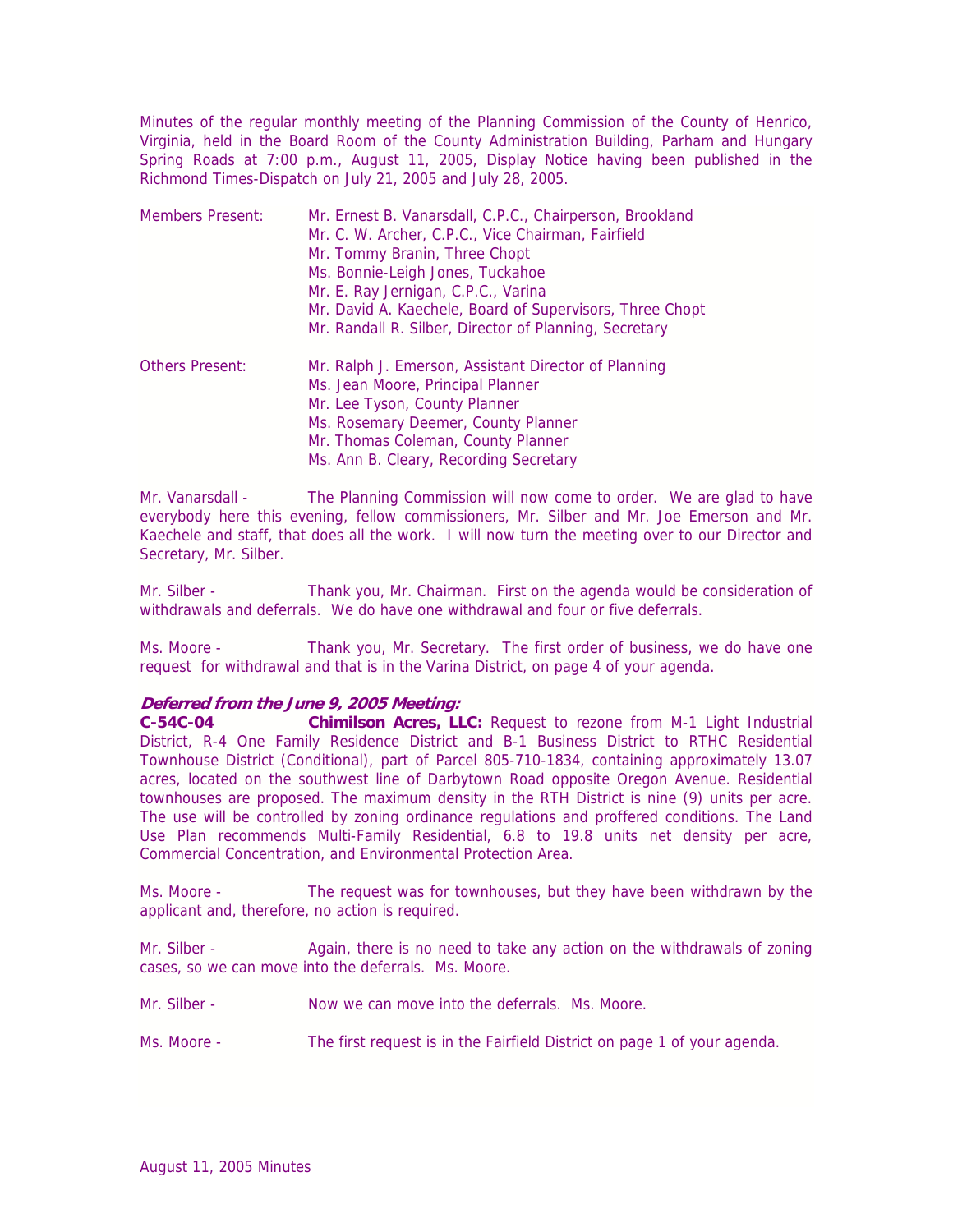# **Deferred from the July 14, 2005 Meeting:**

**C-48C-04 Henry L. Wilton:** Request to conditionally rezone from A-1 Agricultural District to B-3C Business District (Conditional), Parcels 804-737-4084 and 804-737-1251, containing 4.83 acres, located on the east line of Mechanicsville Turnpike (U. S. Route 360) opposite Springdale Road. The applicant proposes business uses. The uses will be controlled by zoning ordinance regulations and proffered conditions. The Land Use Plan recommends Government and Urban Residential. The site is in the Airport Safety Overlay District.

Ms. Moore - The deferral is requested to the September 15, 2005 meeting.

Mr. Vanarsdall - Is anyone in the audience in opposition to the deferral of this case, C-48C-04, in the Fairfield District? No opposition. Mr. Archer.

Mr. Archer - Mr. Chairman, I move for deferral of Case C-48C-04, Henry Wilton, to the September 15, 2005 meeting at the applicant's request.

Mr. Jernigan - Second.

Mr. Vanarsdall - Motion made by Mr. Archer and seconded by Mr. Jernigan. All in favor say aye. All opposed say no. The ayes have it. The motion passes.

At the request of the applicant, the Planning Commission deferred Case C-48C-04, Henry Wilton, to its meeting on September 15, 2005.

### **Deferred from the July 14, 2005 Meeting:**

**C-12C-05 Wilton Development Corp.:** Request to conditionally rezone from B-2C and B-3C Business Districts (Conditional) to R-3C One Family Residence District (Conditional) and B-3C Business District (Conditional), Parcel 804-736-0481, containing 10.77 acres, located at the northeast intersection of Mechanicsville Turnpike (U.S. Route 360) and Neale Street. A singlefamily residential subdivision (6.87 acres) and business uses (3.9 acres) are proposed. The R-3 District allows a minimum lot size of 11,000 square feet, the equivalent of 3.96 units per acre. The proposed districts would be controlled by zoning ordinance regulations and proffered conditions. The Land Use Plan recommends Commercial Concentration. The site is in the Airport Safety Overlay District.

Ms. Moore - The deferral is requested to the September 15, 2005 meeting.

Mr. Vanarsdall - In the Fairfield District, another case, C-12C. Is anyone in the audience in opposition to this case being deferred? No opposition.

Mr. Archer - I move deferral of Case C-12C-05, Wilton Development Corporation, to the September 15, 2005 meeting, at the applicant's request.

Mr. Jernigan - Second.

Mr. Vanarsdall - Motion made by Mr. Archer, seconded by Mr. Jernigan. All in favor say aye. All opposed say no. The ayes have it. The motion passes.

At the request of the applicant, the Planning Commission deferred Case C-12C-05, Wilton Development Corporation, to its meeting on September 15, 2005.

Ms. Moore - Then in the Three Chopt District on page 3 of your agenda, C-43C-05.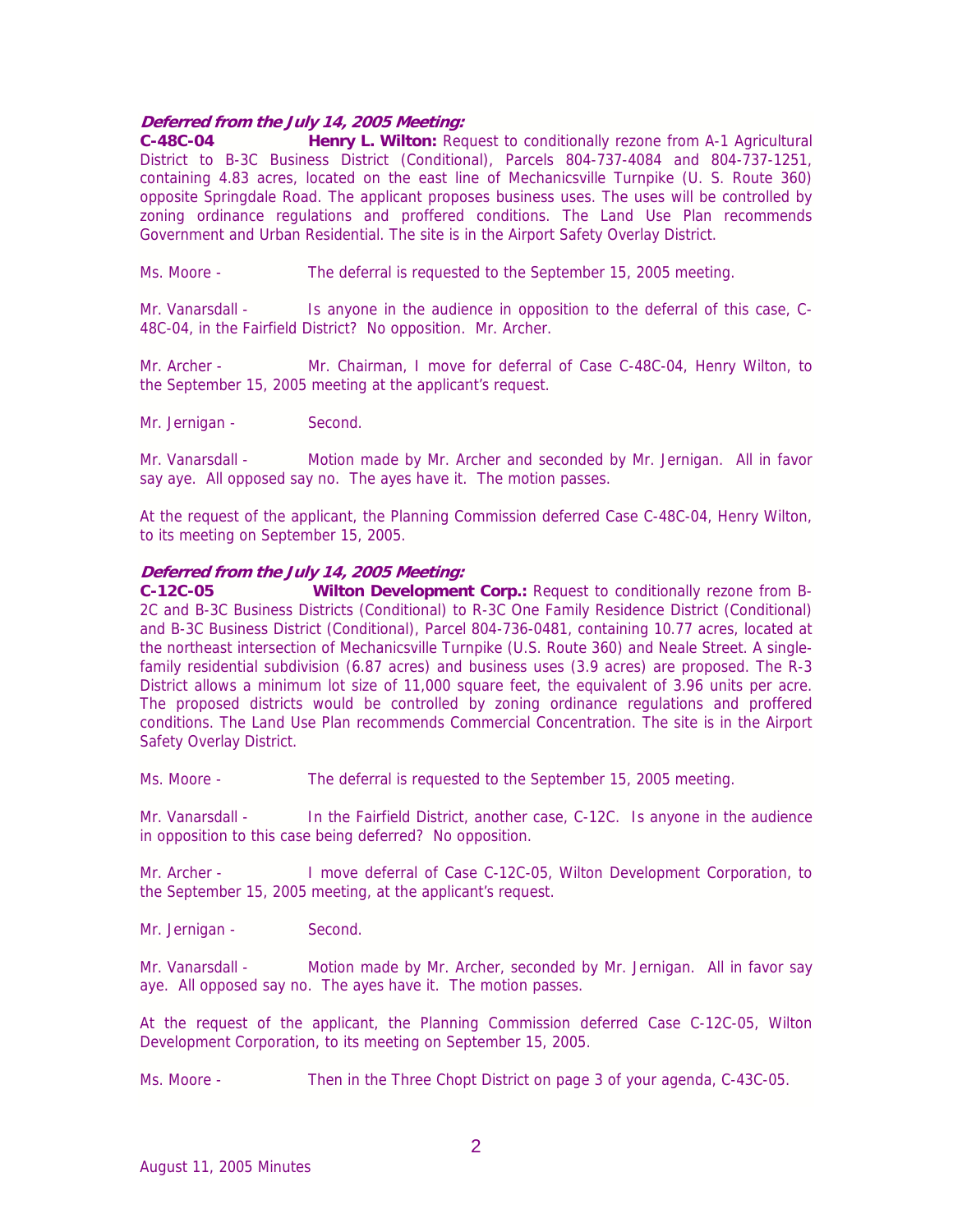**C-43C-05 Mark W. Claud:** Request to conditionally rezone from A-1 Agricultural District to B-2C Business District (Conditional), Parcel 735-763-7898, containing approximately 5.0 acres, located on W. Broad Street (U. S. Route 250) approximately 1,650 feet east of N. Gayton Road. The applicant proposes a commercial bank and retail. The use will be controlled by zoning ordinance regulations and proffered conditions. The Land Use Plan recommends Mixed Use. The site is in the West Broad Street Overlay District.

Ms. Moore - The deferral is requested to the October 13, 2005 meeting.

Mr. Vanarsdall - Anyone in the audience in opposition to deferment of C-43C-05 to October 13, 2005, in the Three Chopt District? No opposition. Mr. Branin.

Mr. Branin - Mr. Chairman, I move that Case-43C-05, Mark W. Claud, be deferred to the October 13, 2005 meeting, at the applicant's request.

Ms. Jones - Second.

Mr. Vanarsdall - Motion made by Mr. Branin and seconded by Ms. Jones. All in favor say aye. All opposed say no. The motion passes.

At the request of the applicant, the Planning Commission deferred Case C-43C-05, Mark W. Claud, to its meeting on October 13, 2005.

**C-48C-05 Randy Gibson:** Request to conditionally rezone from A-1 Agricultural District to R-2C One Family Residence District (Conditional), Parcel 762-771-2433, and part of parcel 762-771-7035, containing 7.532 acres, located on the south line of Old Springfield Road approximately 430 feet east of Springfield Court. The applicant proposes a single-family residential subdivision with the maximum density not to exceed 2.1 lots per acre. The R-2 District allows a minimum lot size of 18,000 square feet with a maximum gross density of 2.42 units per acre. The Land Use Plan recommends Suburban Residential 1, 1.0 to 2.4 units net density per acre.

Ms. Moore - The deferral is requested to the September 15, 2005 meeting.

Mr. Vanarsdall - Anyone in the audience in opposition to deferment of this case in the Brookland District, C-48C-05? No opposition.

I move that Case C-48C-05 be deferred to the September 15, 2005 meeting, at the applicant's request.

Mr. Archer - Second.

Mr. Vanarsdall - Motion made by Vanarsdall and seconded by Mr. Archer. All in favor say aye. All opposed say no. The motion passes.

At the applicant's request, the Planning Commission deferred Case C-48C-05, Cameron Palmore for Randy Gibson, to its meeting on September 15, 2005.

Ms. Moore - That concludes the deferrals requested from the applicant unless there are any more from the Commission.

Mr. Jernigan - Ms. Moore, I have one, Case C-31C-05.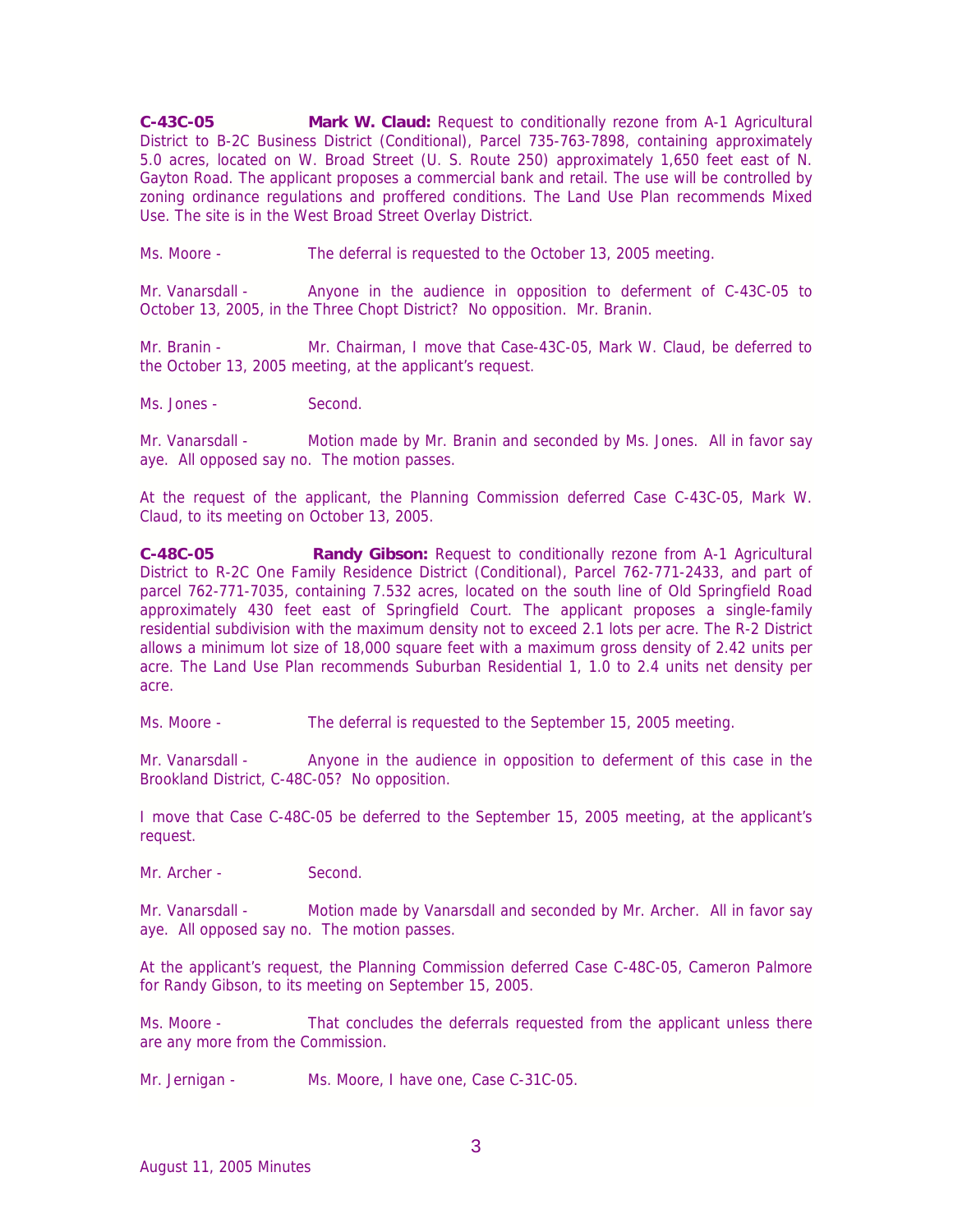## **Deferred from the July 14, 2005 Meeting:**

**C-31C-05 Richmond Land Company:** Request to conditionally rezone from O-2C Office District (Conditional) to R-3C One Family Residence District (Conditional), Parcel 818- 716-1579, containing 0.762 acre, located on the southwest intersection of Audubon Drive and Oakleys Lane. The applicant proposes a single-family residential development. The R-3 District allows a minimum lot size of 11,000 square feet with a maximum gross density of 3.96 units per acre. The Land Use Plan recommends Office and Environmental Protection Area. The site is in the Airport Safety Overlay District.

Mr. Vanarsdall - Is anyone in the audience in opposition to deferment of C-31C-05, Richmond Land Company, for 30 days, in the Varina District?

Mr. Jernigan - Mr. Chairman, I make a motion to defer Case C-31C-05, to September 15, 2005, by request of the Commission.

Mr. Vanarsdall - Do I have a second?

Mr. Branin - Second.

Mr. Vanarsdall - Motion made by Mr. Jernigan, seconded by Mr. Branin. All in favor say aye. All opposed say no. The ayes have it. The motion passes.

At the request of the Planning Commission, Case C-31C-05, Richmond Land Company, was deferred to September 15, 2005.

Mr. Jernigan - And I have one, also, in the Brookland District.

**C-47C-05 Ralph L. Axselle for Benjamin L. Holladay, Jr. and Evelyn J. Holladay, RMA/Hunton, LC and WWJ, LC:** Request to conditionally rezone from A-1 Agricultural District to R-3C One Family Residence District (Conditional), Parcels 762-772-5080 and 762-772-6237, containing 13.0 acres, located at the southeast intersection of I-295 and Old Mountain Road. The applicant proposes a single-family residential subdivision with a density not to exceed 1.7 units per acre. The R-3 District allows a minimum lot size of 11,000 square feet with a maximum gross density of 3.96 units per acre. The Land Use Plan recommends Suburban Residential 1, 1.0 to 2.4 units net density per acre, and Environmental Protection Area.

Mr. Vanarsdall - I would like to defer Case C-47C-05 in the Brookland District. Is there any opposition to deferment of this case?

I move that Case C-47C-05 be deferred to September 15, 2005, at the request of the Commission.

Mr. Archer - Second.

Mr. Branin - Second.

Mr. Vanarsdall - Motion made by Mr. Vanarsdall and seconded by Mr. Jernigan and Mr. Branin. All in favor say aye. All opposed say no. The motion passes.

The Planning Commission deferred Case C-47C-05, Ralph L. Axselle for Benjamin L. Holladay, Jr. and Evelyn J. Holladay, RMA/Hunton, LC and WWJ. LC, to its meeting on September 15, 2005.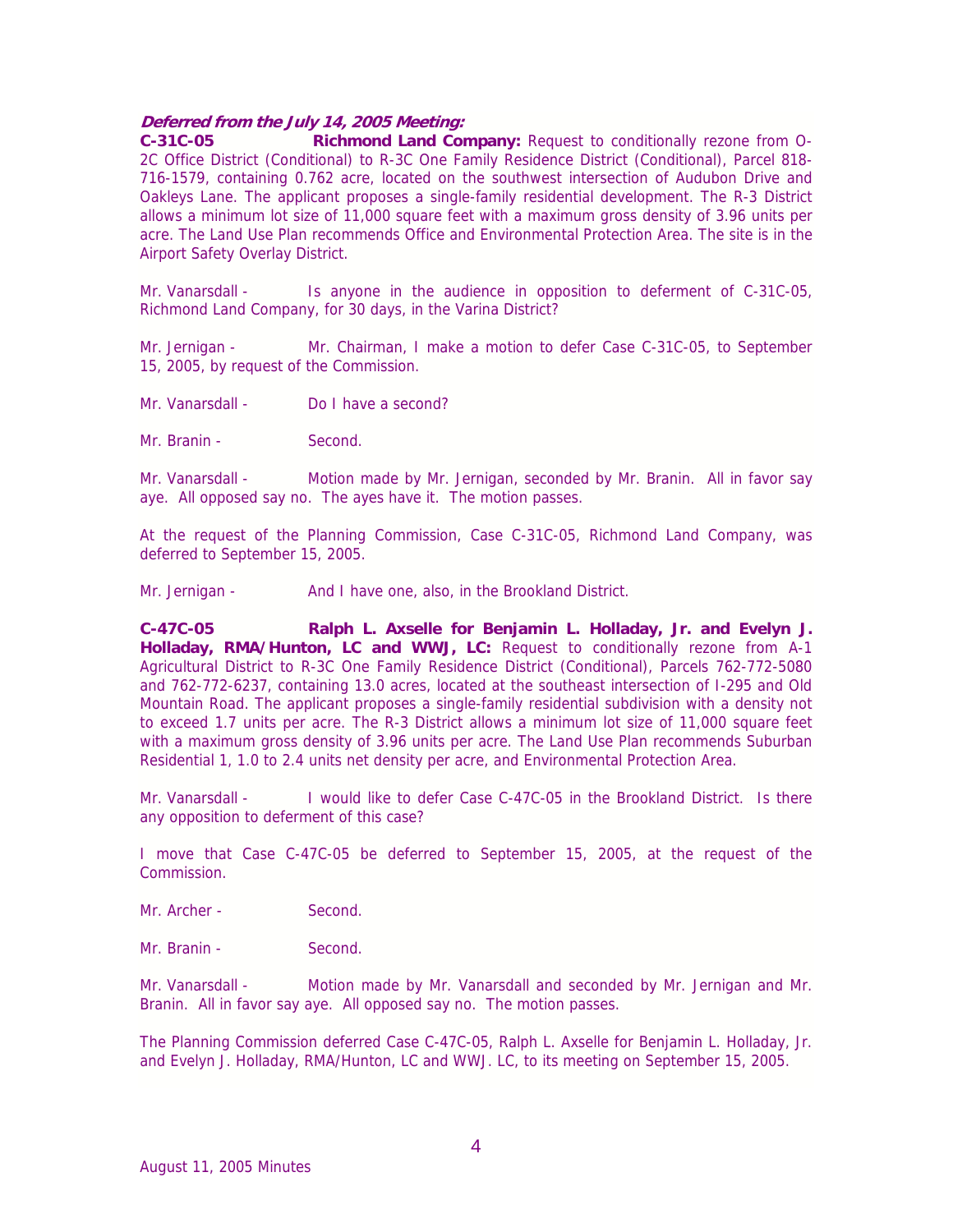Mr. Silber - Any other deferrals? Hearing none, we will move on to the expedited items. These are items on the agenda which are somewhat minor in comparison to the other rezoning requests. These are rezoning requests that staff has no remaining concerns or issues. The Planning Commission member from that district has no issues, and the staff is unaware of any opposition. If there is any opposition to those items on the Expedited Agenda, they will be pulled off of the Expedited Agenda and heard in the order in which they are found on the full agenda. I believe we have four items that are on the Expedited Agenda.

Ms. Moore - The first is in the Three Chopt District. It is on Page 2 of your agenda and it is Case C-40-05, Neil Farmer for Shadow, LLC.

**C-40-05 Neil Farmer for Shadow, LLC:** Request to rezone from A-1, Agricultural and R-2AC One Family Residence District (Conditional) to C-1 Conservation District, part of Parcel 741-774-7210, containing approximately 0.1 acre, located approximately 255 feet southeast of the southwest terminus of Barnsley Place. The applicant proposes a conservation area. The Land Use Plan recommends Environmental Protection Area.

Mr. Vanarsdall - Is anyone in the audience in opposition to this case, Case C-40-05, Shadow, LLC? Any opposition? All right. Mr. Branin.

Mr. Branin - Mr. Chairman, I recommend that C-40-05 be recommended to the Board of Supervisors for approval.

Mr. Jernigan - Second.

Mr. Vanarsdall - Motion made by Mr. Branin and seconded by Mr. Jernigan. All in favor say aye. All opposed say no. The motion passes.

REASON: Acting on a motion by Mr. Branin, seconded by Mr. Jernigan, the Planning Commission voted 5-0 (one abstention) to recommend the Board of Supervisors **grant** the request because it conforms to the Environmental Protection Area recommendation of the Land Use Plan.

Ms. Moore - The next case is C-41C-05.

**C-41C-05 Marc A. Greenberg, Blackwood Development Co., Inc.:** Request to conditionally rezone from B-1C and B-2C Business Districts (Conditional) to B-2C Business District (Conditional), Parcel 738-762-3715, containing 4.555 acres, located on the south line of W. Broad Street (U. S. Route 250) and along the terminus of Spring Oak Drive. The applicant proposes a shopping center. The use will be controlled by zoning ordinance regulations and proffered conditions. The Land Use Plan recommends Mixed Use. The site is in the West Broad Street Overlay District.

Ms. Vanarsdall - This is another case in the Three Chopt District. Is anyone in opposition to this case, C-41C-05, Marc A. Greenberg, Blackwood Development Co., Inc.? No opposition.

Mr. Branin - Mr. Chairman, since there is no opposition, I move that Case C-41C-05 be recommended to the Board of Supervisors for approval under the Expedited Agenda, as recommended by staff.

Ms. Jones - Second.

Mr. Vanarsdall - Motion made by Mr. Branin and seconded by Ms. Jones. All in favor say aye. All opposed say no. The ayes have it. The motion passes.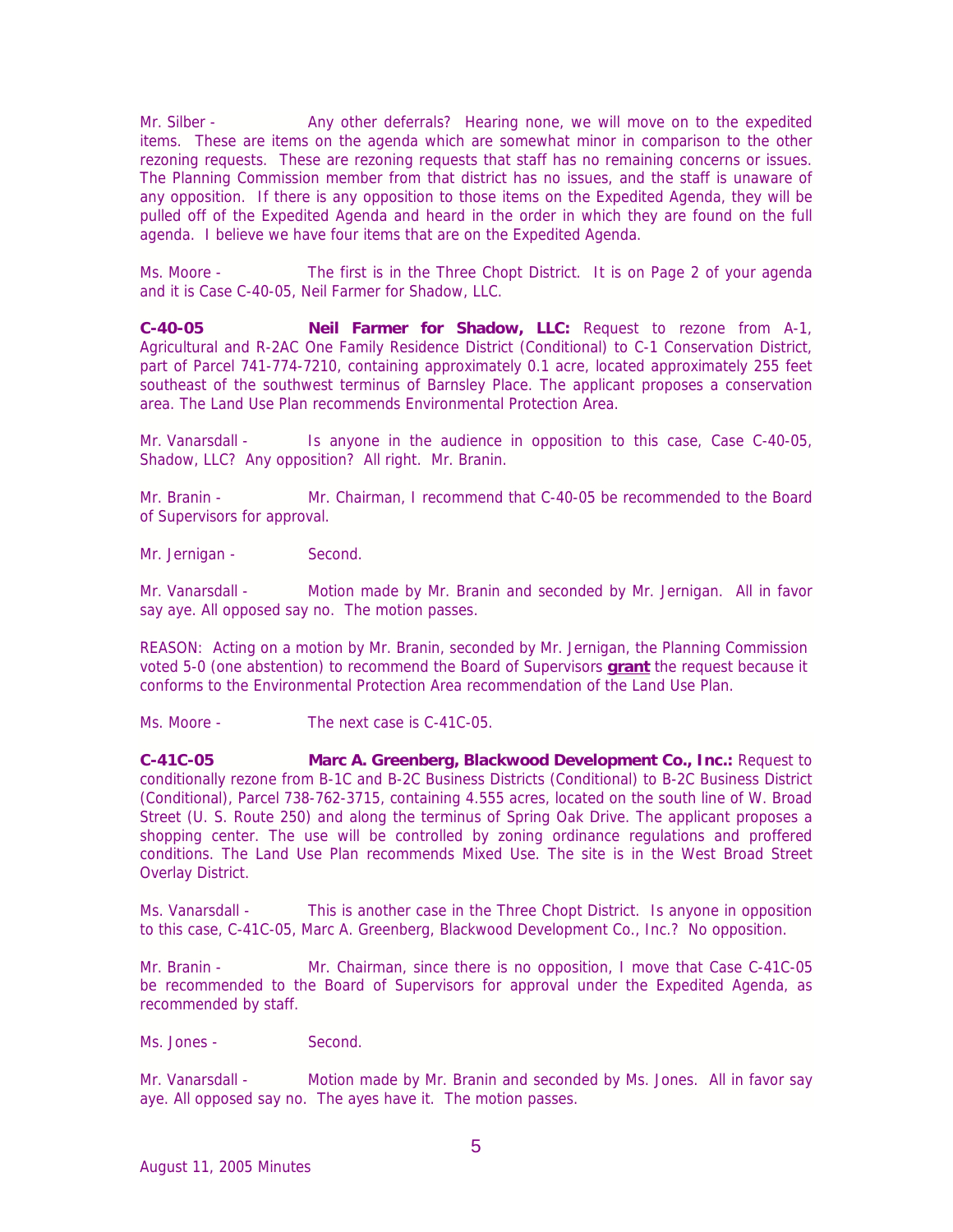REASON: Acting on a motion by Mr. Branin, seconded by Ms. Jones, the Planning Commission voted 5-0 (one abstention) to recommend the Board of Supervisors **grant** the request because it is appropriate business zoning in this area and would permit commercial uses compatible with the existing shopping center. In addition, the proffered conditions would provide appropriate assurances not otherwise available.

Ms. Moore - Also in the Three Chopt District at the same location, on page 3 of your agenda is P-7-05.

**P-7-05 Vincent J. Lamantia for Blackwood Development Company:** Request for a provisional use permit under Sections 24-58.2(d) and 24-122.1 of Chapter 24 of the County Code in order to construct an outside dining area for the San Francisco Oven Restaurant (The Promenade Shops shopping center) on part of Parcel 738-762-3715, located on the south line of W. Broad Street (U. S. Route 250) approximately 170 feet west of Spring Oak Drive. The existing zoning is B-1C Business District (Conditional). The Land Use Plan recommends Mixed Use. The site is in the West Broad Street Overlay District.

Mr. Vanarsdall - Is there any opposition to P-7-05 in the Three Chopt District? No opposition.

Mr. Branin - Mr. Chairman, I'd like again to move that Case P-7-05 be recommended to the Board of Supervisors for approval under the Expedited Agenda, as recommended by staff.

- Mr. Archer Second.
- Mr. Jernigan Second.
- Mr. Vanarsdall Did I hear an echo?
- Mr. Jernigan Yes, you did.

Mr. Vanarsdall - Motion made by Mr. Branin and seconded by Mr. Archer and Mr. Jernigan. All in favor say aye. All opposed say no. The motion passes.

REASON: Acting on a motion by Mr. Branin, seconded by Mr. Archer, the Planning Commission voted 5-0 (one abstention) to recommend the Board of Supervisors **grant** the request because the use and density conforms to the Suburban Residential 1 recommendation of the Land Use Plan and represents a logical continuation of the one-family residential development which exists in the area.

### **Deferred from the July 14, 2005 Meeting**

**C-38C-05 Henry L. Wilton for Wilton Development Corp.:** Request to conditionally rezone from R-4 One Family Residence District to RTHC Residential Townhouse District (Conditional), Parcel 771-748-3499, containing approximately 7.0 acres, located on the north line of Glenside Drive approximately 230 feet east of Fernwood Street. The applicant proposes residential townhouses for sale with a maximum density not to exceed 6.25 units per acre. The maximum density in the RTH District is nine (9) units per acre. The Land Use Plan recommends Urban Residential 3.4 to 6.8 units net density per acre.

Mr. Vanarsdall - Is anyone in opposition to this case, C-38C-05, Henry Wilton, Wilton Development, in the Brookland District? No opposition.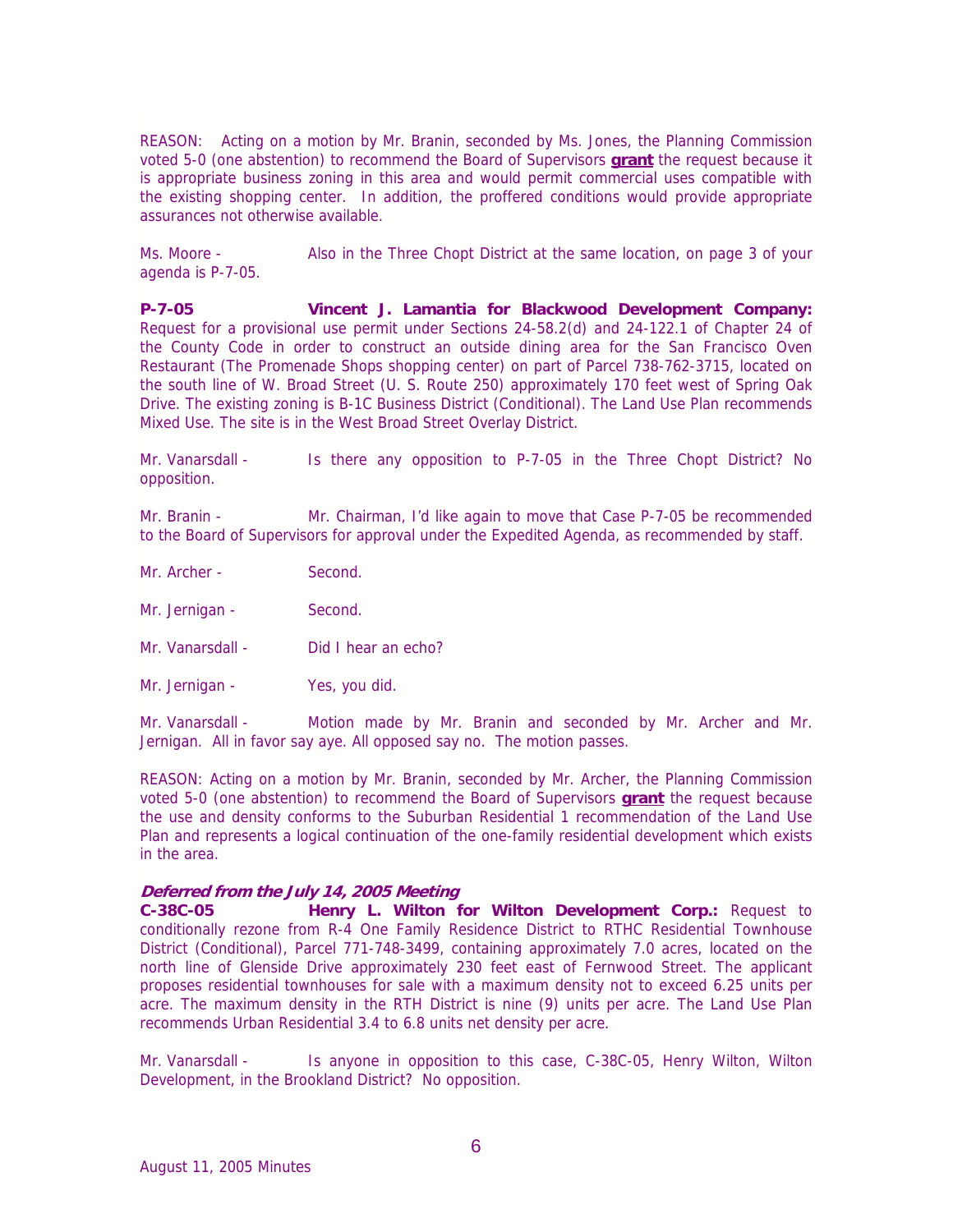I move that Case C-38C-05 be recommended to the Board of Supervisors for approval under the Expedited Agenda, as recommended by staff.

Mr. Jernigan - Second.

Mr. Vanarsdall - Motion made by Mr. Vanarsdall, seconded by Mr. Jernigan. All in favor say aye. All opposed say no. The motion passes.

I believe that was Mr. Archer.

Mr. Archer - That is all right. I was looking the other way. Excuse me.

REASON: Acting on a motion by Mr. Vanarsdall, seconded by Mr. Jernigan, the Planning Commission voted 5-0 (one abstention) to recommend that the Board of Supervisors **grant** the request because it is reasonable, and it would not be expected to adversely affect the pattern of zoning and land use in the area.

Ms. Moore - Thank you, Mr. Chairman. That concludes the requests on the Expedited Agenda.

Mr. Silber - First on the agenda is a Transfer of Approval.

### **TRANSFER OF APPROVAL**

**POD-57-04** 

### **Staples Mill Car Wash**

Frank Strasser for Trafco, LLC: Request for transfer of approval as required by Chapter 24, Section 24-106 of the Henrico County Code from Joseph M. Coleman, Roger Bouchard and Champe Granger to Joseph M. Coleman and Trafco, LLC. The 0.44-acre site is located along the east line of Staples Mill Road (U.S. Route 33), approximately 75 feet north of Heisler Avenue, on parcel 770-753-9193. The zoning is M-1C, Light Industrial District (Conditional). County water and sewer. **(Brookland)** 

Mr. Vanarsdall - This a transfer of approval which is a transfer of ownership for Staples Mill Car Wash in the Brookland District. Is there any opposition to this case? No opposition. I recommend Transfer of Approval for POD-57-04, Staples Mill Car Wash.

Mr. Archer - Second.

Mr. Vanarsdall - Motion made by Mr. Vanarsdall and seconded by Mr. Archer. All in favor say aye. All opposed say no. The motion passes.

The Planning Commission approved Transfer of Approval, POD-57-04, Staples Mill Car Wash, subject to the new developer accepting and agreeing to be responsible for continued compliance with the conditions of the original approval.

**C-39C-05 Ackley Park, LLC:** Request to conditionally rezone from O-3C Office District (Conditional) to M-1C Light Industrial District (Conditional), Parcel 785-768-9646, containing approximately 3.35 acres, located on the west line of JEB Stuart Parkway, approximately 1,125' north of its intersection with Virginia Center Parkway. The applicant proposes an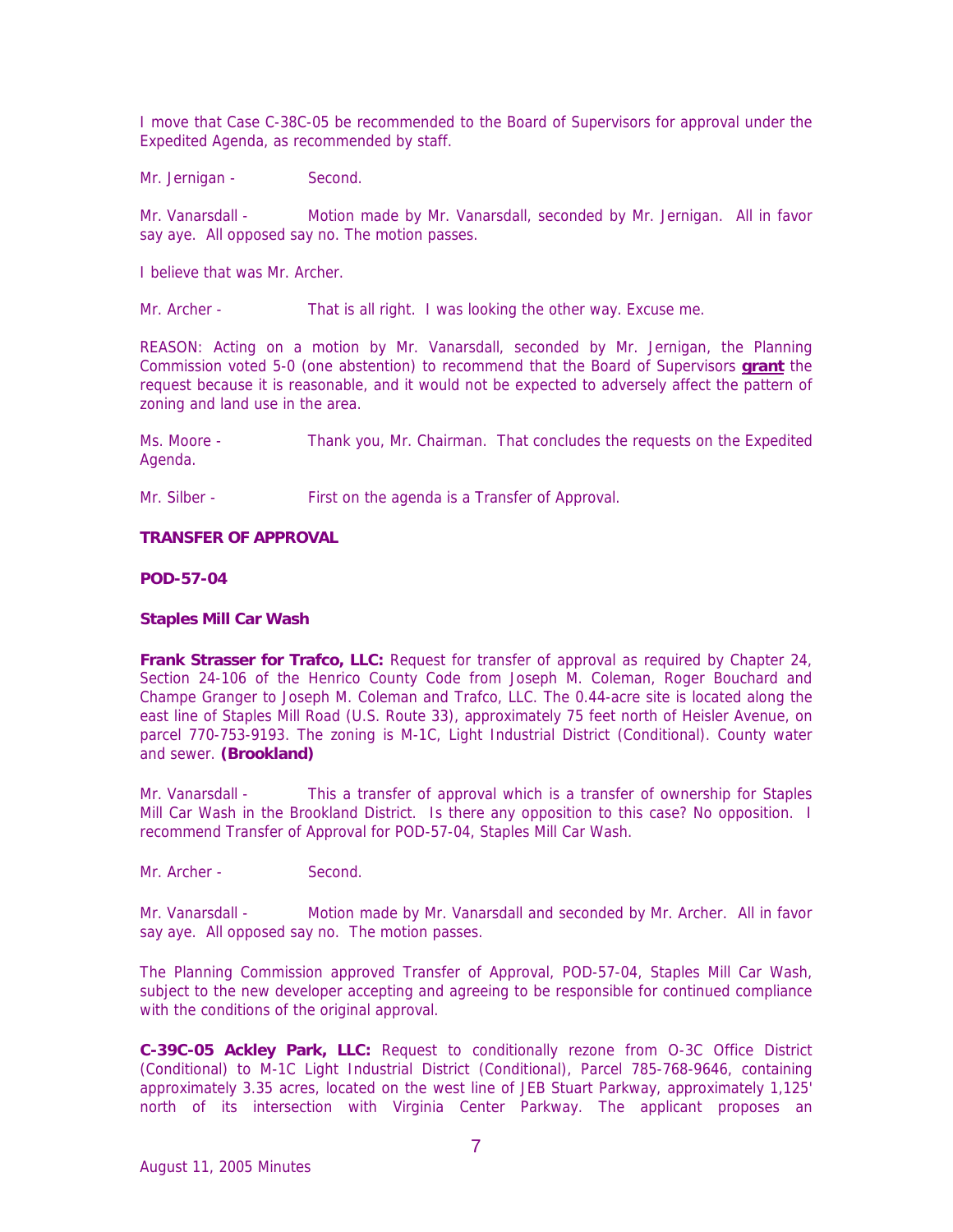office/warehouse use. The use will be controlled by zoning ordinance regulations and proffered conditions. The Land Use Plan recommends Office.

Mr. Silber - This is in the Fairfield District.

Mr. Vanarsdall - Anyone in the audience in opposition to Case C-39C-05, Clarke Jones, III for Ackley Park, LLC? Any opposition from the audience? No opposition.

Mr. Tyson - Mr. Chairman, Mr. Kaechle, members of the Commission, Mr. Secretary, this is a request to rezone approximately 3.35 acres of property from O-3C, Office (Conditional) and M-1C, Light Industrial (Conditional) to M-1C, Light Industrial (Conditional), to permit the construction of an office warehouse complex. The site is vacant and currently wooded. The property is located at the corner of JEB Stuart Parkway and Technology Park Boulevard.

The Land Use Plan recommends Office and Office/Service for this site. The proposed office use is supported by this designation; however, the proposed warehouse use is not supported by the Plan. The use is in keeping with adjacent land uses (including the adjacent industrial uses) and may be appropriate if designed and developed in a manner that reflects high quality standards.

The property is surrounded by the following categories:

To the North, M-1C, Light Industrial (Conditional), warehouse use by Amerisource Bergen, to the South, M-1, Light Industrial, office/warehouse use by Virginia Center West Tech Center. To the East, 0-3C Office, now vacant and to the West , M-1C, Light Industrial (Conditional), office use by Balzer and Associates.

The applicant is proposing to construct a two-story 23,000 square foot office/warehouse building. He has submitted this revised building layout showing the breakdown of the interior floor spaces. He has also submitted a conceptual layout. The applicant has submitted a revised proffer statement that has been submitted to you that includes both the building layout and the conceptual plan and the proffers.

The applicant has proffered that uses will be limited to: clinics and labs, business administrative, or professional offices, catering establishments, printing and similar uses, office warehouse, trade schools, wholesale establishments, or warehouses. The applicant has also submitted proffered construction materials, a prohibition on outside loading docks, and ground-mounted, monolithic signs no more than 8' in height' that would be externally illuminated. The applicant has amended the proffer statement to include a 20' landscaped area adjacent to JEB Stuart Parkway planted to a transitional buffer 35 standard. Since the time the staff report was prepared, the applicant has submitted revised elevations for the proposed building. In response to staff's initial comments, the applicant has broken up the visual mass of the building by adding design elements, has provided more visual interest through additional brick, and has provided more façade articulation. All of these additions we see are positives elements of the applicant's case. Additionally, the applicant has provided rear elevations that show the possible location of rear loading doors. The elevations have been shared with adjacent property owners, particular Balzer and Associates, and they indicated they did not have any issue with the proposed building.

The office use envisioned for the property is in keeping with the recommendations of the Land Use Plan. The warehousing component, while not in keeping with the Plan, is consistent with other uses in the vicinity. The building has been designed to incorporate many of staff's initial suggestions concerning architectural features.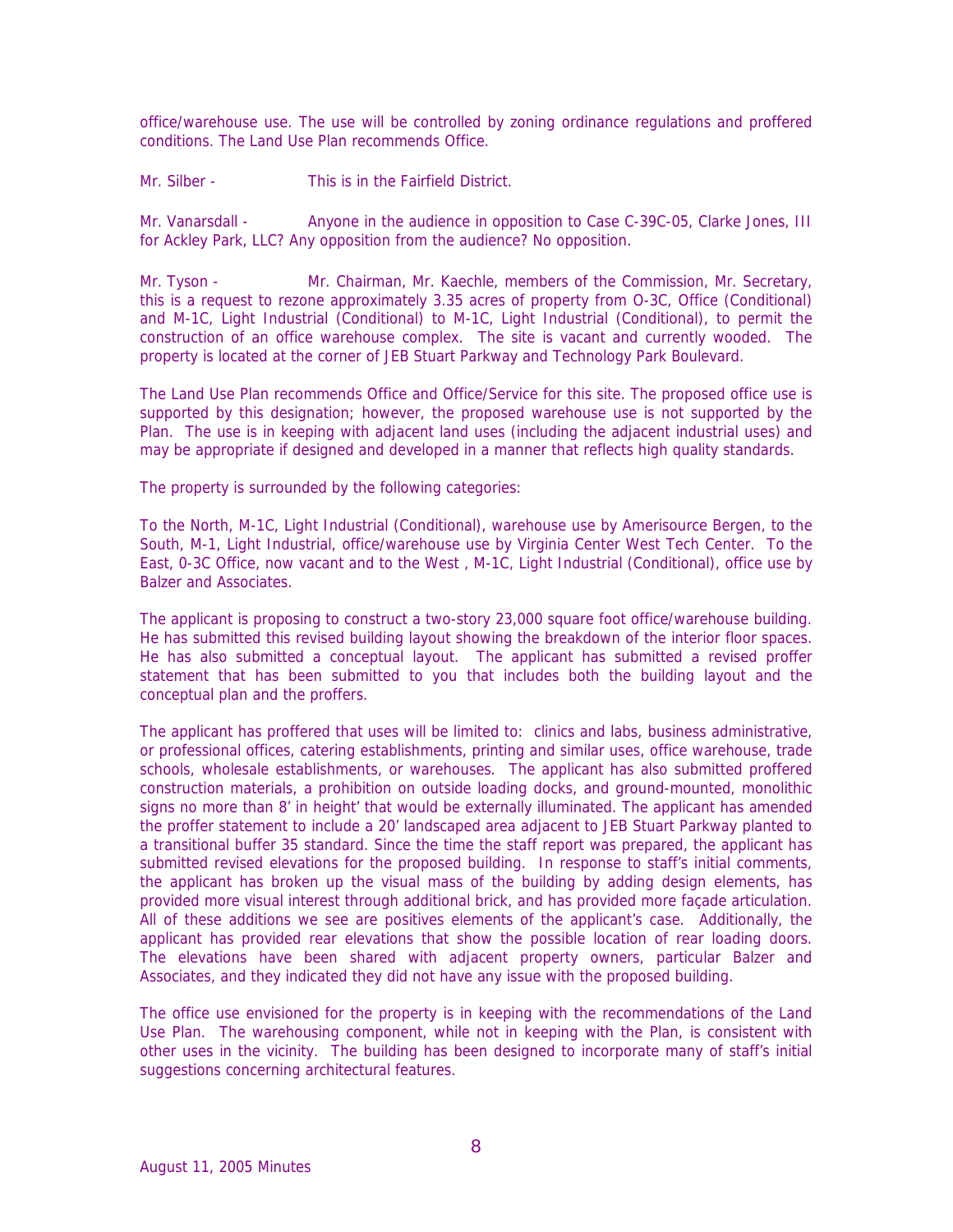This concludes my presentation. I will be happy to answer any questions you may have and it will be necessary for you to waive the time limits for the proffers that have been submitted.

Mr. Vanarsdall - Any questions by Commission members for Mr. Tyson?

Mr. Archer - Mr. Tyson, I may have some questions, but we will hear from the applicant first and go from there if that is all right.

Mr. Silber - Mr. Tyson, let me ask you a question. I was trying to read these proffers as you were presenting them. Has there been a change in the landscape width on JEB Stuart Parkway?

Mr. Tyson - Yes. The landscape buffer has now been proffered to 20 feet in width, planted to a transitional 35 standard.

Mr. Archer - That is 10. Is that correct?

Mr. Silber - So, what has been given to the Commission doesn't show that.

Mr. Tyson - Oh, I am sorry. No. We have revised proffers that they just signed. They didn't provide additional copies. I am sorry. There has been a change to the copy you have been provided.

- Mr. Silber What other changes do you have that we don't have?
- Mr. Tyson Those should be it.

Mr. Silber - OK.

Mr. Tyson - I looked them over. That was the only change.

Mr. Archer - Mr. Silber, are you talking about proffer 10?

Mr. Silber - Right. I thought they had made changes and the one you gave us is not the latest set of changes. There have been other changes made?

Mr. Tyson - Yes. They have formalized – gave us a signed copy of the changes reflecting the 20 foot landscape buffer that I don't think is reflected in the set you have.

Mr. Vanarsdall - It is not in this set.

Mr. Tyson - Right. They just didn't provide enough additional copies to be distributed.

Mr. Vanarsdall - Why did we get this set then? Any other questions for Mr. Tyson? Thank you, Mr. Tyson. Now we will hear from the applicant, Mr. Glen Moore.

Mr. Moore - Mr. Vanarsdall and members of the Commission, my name is Glen Moore. I am an attorney and I am here on behalf of Clarke Jones, III for Ackley Park, LLC. I do have more copies of these proffers if you would like them.

Mr. Silber - Yes, if you could pass those out that would be wonderful.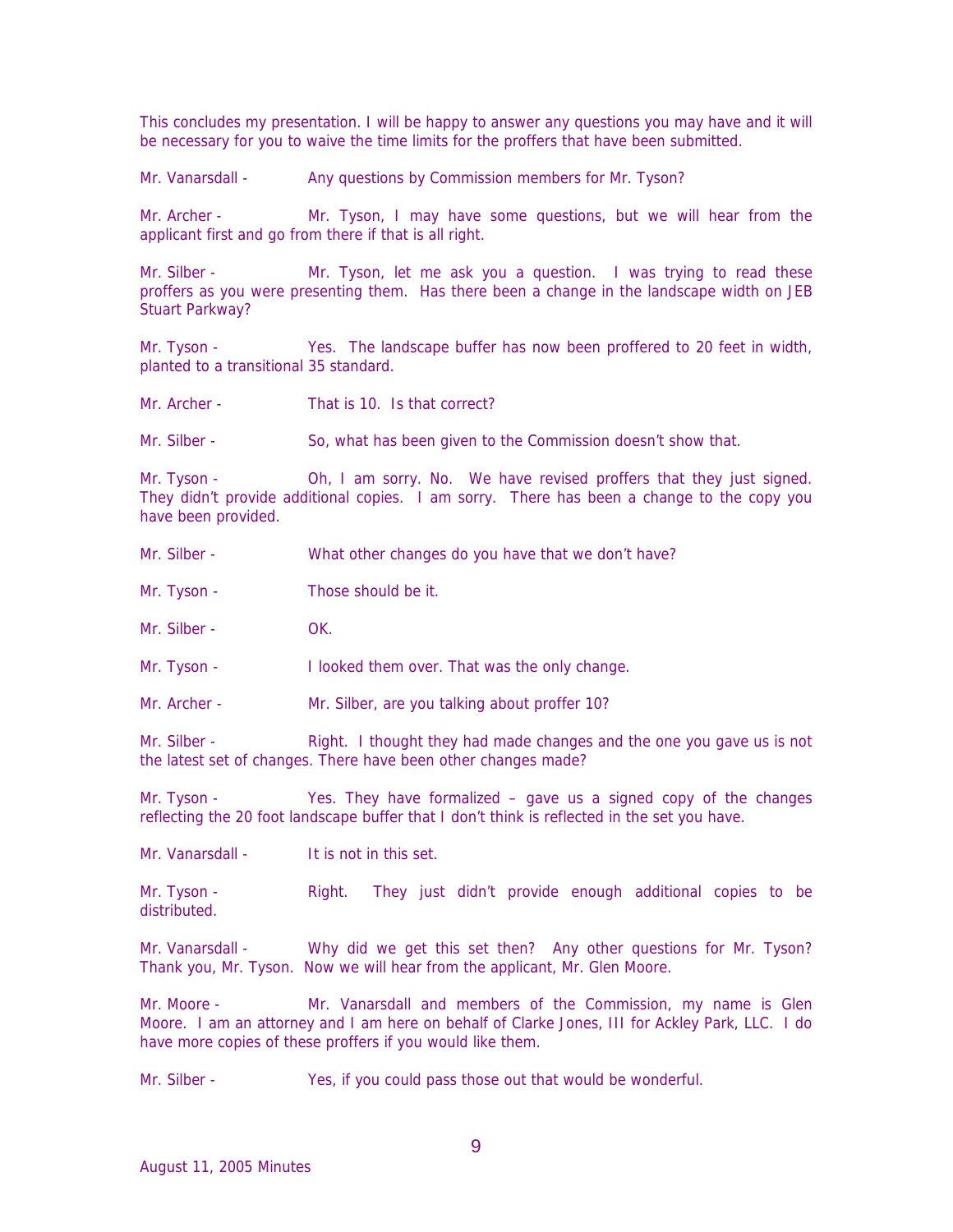Mr. Moore - What happened was the changes, many of the changes were made earlier in the day and we got them up here in time for Mr. Tyson and have them printed and circulated. The last change with respect to the increase in the buffer width and the requirement for the transitional 35' buffer planting was not made until about 6:00 tonight, and that is why it is not in the set that you have, but we proffered, as you can see, we proffered the elevations and the site plan, which I think, in fact, not only have we proffered those, he has actually filed a POD already for this, with these plans included, so he is very committed to what you have seen. We also changed the way we addressed the issue of uses on the property. Instead of prohibiting a longer list of uses, we decided at the request of the staff just to enumerate the uses that would be permitted on the property. Jones Corporation, and I am sure you all are familiar with Mr. Jones and his father, Clarke Jones, Jr., have been in Henrico County all of their lives and what they will be doing here is relocating their own offices from Thrush Lane in Henrico County to this location. It will be a nicer facility for them and they also will be leasing some space. They will take about 25% of the space themselves and will be leasing space to other users. And, obviously, since they are contractors, they needed this M-1 type zoning, because they would have some storage if they moved, too, in conjunction with their own use, and perhaps some of the space they lease out. I think that we have complied with virtually all of the recommendations of the staff and we would ask that you recommend approval of this request to the Board of Supervisors, subject to the amenities and the stated proffered conditions.

Mr. Vanarsdall - Any questions for Mr. Moore?

Mr. Silber - Mr. Moore, I have one question. Permitted uses under F says "wholesale" establishments." Are you talking about retail sales?

Mr. Moore - Wholesale is separate for me. In the M-1 District, as you know, you pick up B-3 uses and wholesaling is a use that will be permitted in a B-3 District. We could talk about this some more, but I think that might be a good use for this particular location. You take somebody like Maddox Supply, the electrical supply company. Are you familiar with them? They wholesale electrical items and I think they will be a compatible use. That is what I had in mind.

Mr. Silber - I think we were trying to limit this area to retail type of use. Wholesaling is a form of retail sales, depending on how an operation is actually…

Mr. Moore - It seems to me that a wholesale facility would generate less traffic, and I would think it would be more consistent with the Office and Office/Service use, but I would be very happy to talk to you some more about that.

Mr. Silber - OK.

Mr. Archer - Mr. Moore, also under proffer  $#7$  uses, the first one, A, says experimental. What did you have in mind ?

Mr. Moore - Mr. Archer, I picked that up right out of the zoning ordinance. I just tried to pick up the language in the zoning ordinance for uses that are permitted in the various categories. I don't have anything against it in mind, but it is a permitted use, and a laboratory and a clinic where you experiment with things.

Mr. Archer - I was just curious. I didn't have anything in particular in mind.

Mr. Jernigan - I don't think we want to clone anybody.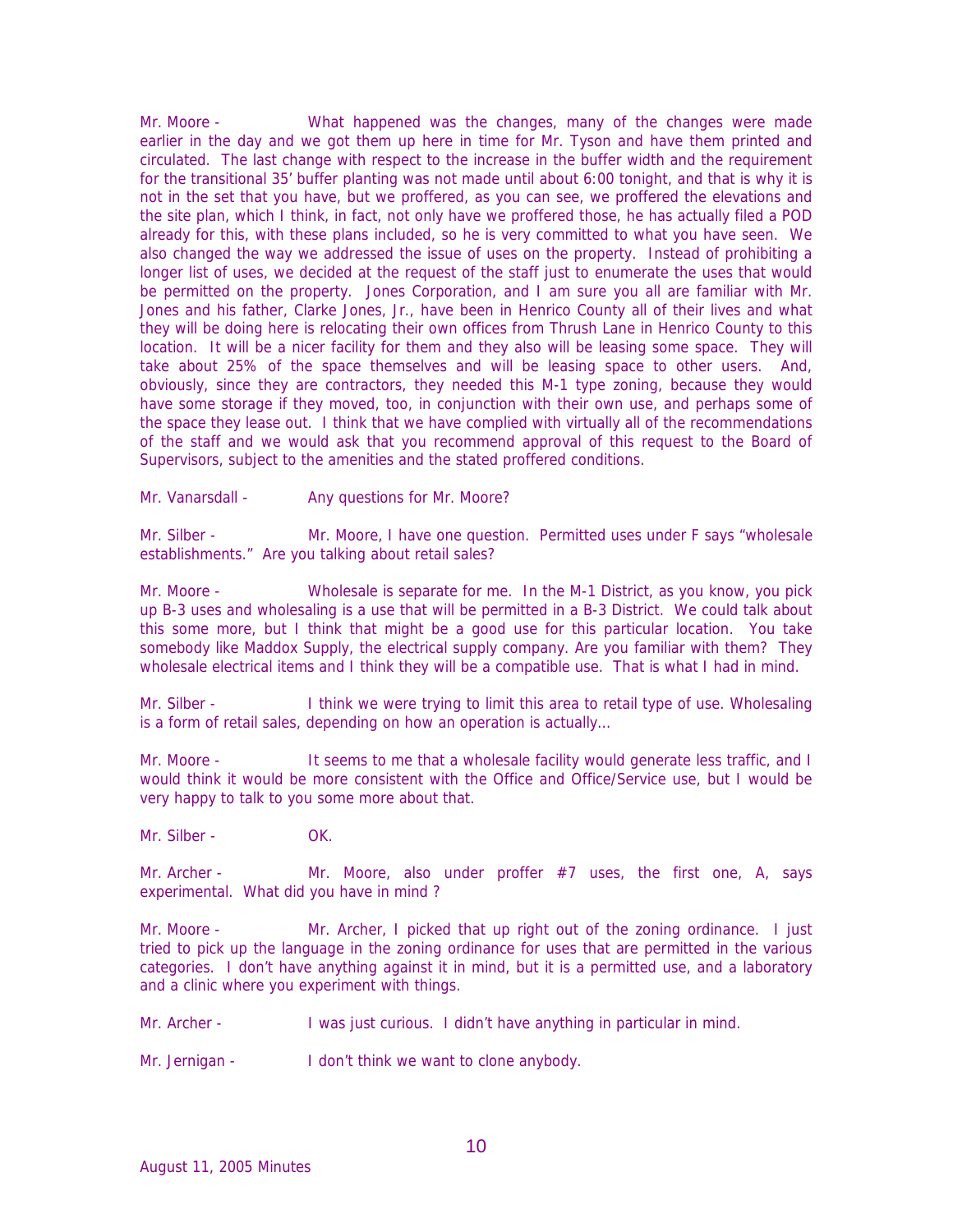Mr. Archer - Well, I don't know. I am sure when the zoning ordinance was written that was not even in my thoughts. I don't have anymore questions. You know, these proffers did come in quite late and staff has not had a chance to review them and maybe treat them to everybody's satisfaction. I think we want to make sure that you understand that and get it on the record that we might have to change some of the conditions between now and when it goes to the Board.

Mr. Moore - I would absolutely agree with that and understand that, and we would appreciate. I know you all don't like having conditions come in like this and I try to avoid doing it, but that particular instance, Mr. Jones, if it is possible, would like to get this moved along and possibly your approval is done and maybe start construction before real bad weather starts. I don't know if that is realistic or not, but that is why we would like to keep this moving forward. So, we absolutely, in answer to your question, we will continue to talk with staff about concerns that you have or the staff has with respect to this case.

Mr. Archer - Well, we understand that there are some contractual time constraints. Don't start construction before it gets to the Board, though.

Mr. Moore - I don't think they will approve the POD before it gets to the Board.

Mr. Archer - More than anything, I just wanted to make sure that everybody understood that that is a concession that you'd have to make to staff because of the fact that you didn't have…

- Mr. Moore **And we appreciate working with them.**
- Mr. Vanarsdall These proffers are dated today, aren't they?
- Mr. Archer They are, yes, sir.
- Mr. Jernigan So you'd have to waive the time limits?

Ms. Jones - Has the parking been addressed because they have various constraints on parking lots?

Mr. Archer - It has, and I think that is one of the items that staff wants to discuss further with the applicant. Do you understand it that way, Mr. Moore?

Mr. Moore - If anything, it is over parked.

Mr. Silber - Ms. Jones, yes it is actually over parked. There is more parking provided than is really necessary. In fact, we want to talk further with the applicant between now and Board if it goes on tonight about maybe reducing some parking to provide for landscaping that we think is appropriate.

Mr. Vanarsdall - Any other questions for Mr. Moore? If not, I will entertain a motion, Mr. Archer.

Mr. Archer - OK, Mr. Chairman. As long as everybody has the understanding of what we are up against between now and the next Board meeting. I just wanted to get it on the record. I would first move to waive the time limits for the acceptance of these proffers.

Mr. Jernigan - Second.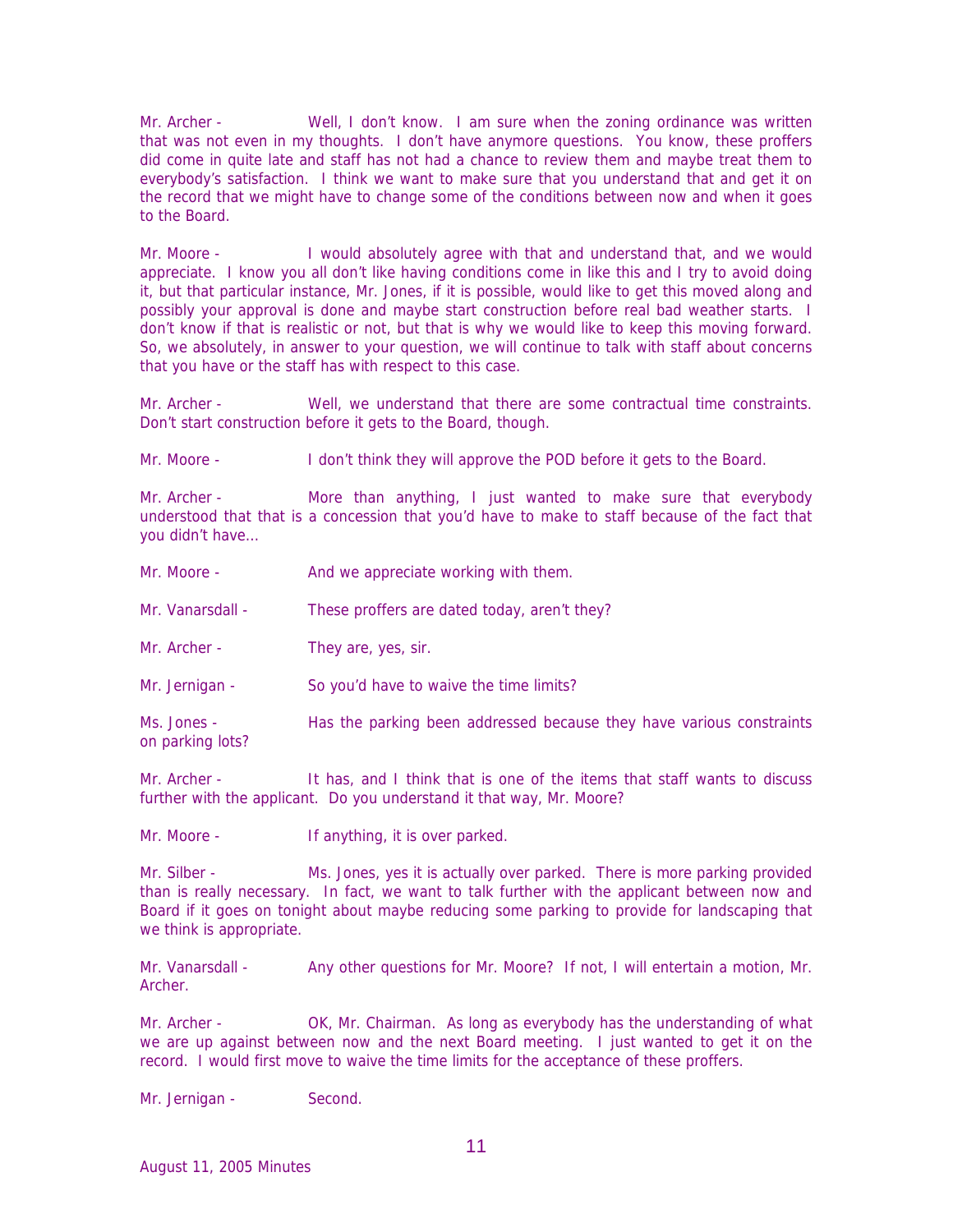Mr. Vanarsdall - Motion made by Mr. Archer and seconded by Mr. Jernigan. All in favor say aye. All opposed say no. The motion passes.

Mr. Archer - And I will move to recommend approval of C-39C-05, Ackley Park, LLC, to the Board of Supervisors.

Mr. Jernigan - Second.

Mr. Vanarsdall - Motion made by Mr. Archer and seconded by Mr. Jernigan. All in favor say aye. All opposed say no. The ayes have it. The motion passes.

REASON: Acting on a motion by Mr. Archer, seconded by Mr. Jernigan, the Planning Commission voted 5-0 (one abstention) to recommend the Board of Supervisors **grant** the request because the proposed warehouse and office uses are reasonable in light of the industrial zoning in the area and the proffered conditions will provide appropriate quality assurances not otherwise available and will provide for development in keeping with the Office/Service designation for the property.

## **Deferred from the June 9, 2005 Meeting:**

**C-7C-05 Fidelity Properties, Ltd.:** Request to conditionally rezone from A-1 Agricultural District to R-3C One Family Residence District (Conditional) and R-5AC General Residence District (Conditional), Parcels 745-764-1645, 745-764-2159, 745-764-1031, 745-764-6608, 745-764- 7122, 745-764-7834, and 745-764-6084, containing 15.142 acres (R-3C - 8.956 acres; and R-5AC - 6.186 acres), located on Dublin Road between Belfast and Glasgow Roads, and along the east line of Glasgow Road south of its intersection with Dublin Road (McDonald's Small Farms). The applicant proposes a residential development with density not to exceed 2.2 dwelling units per acre. The R-3 District allows a minimum lot size of 11,000 square feet, an equivalent of 3.96 units per acre; the R-5A District allows a minimum lot size of 5,625 square feet, an equivalent of 7.74 units per acre. The Land Use Plan recommends Suburban Residential 1, 1.0 to 2.4 units net density per acre.

Mr. Silber - This is in the Three Chopt District.

Mr. Vanarsdall - Is anyone in the audience in opposition to P-7C-05 in the Three Chopt District? Any opposition from the audience? No opposition. Good evening, Mr. Coleman.

Mr. Coleman - Good evening, Mr. Chairman, members of the Commission. This application has been amended since its original filing, initially, also proposing office, townhouses, rear lot line development. The request before you this evening is to limit it to single-family development as regulated by the R-3 District and the proposed proffers. Also, the overall amount of acreage has been reduced from approximately 22 acres to 15.1 acres. The subject property and surrounding areas are designated Suburban Residential 1 on the Land Use Plan. Since March, 2003, a series of rezoning and subdivision applications have been approved to rezone to R-3C and to re-subdivide several nearby properties. These development activities have been generally consistent with the S/R-1 designation and have resulted in the redevelopment of much of the area from large lot residential uses to more contemporary single-family subdivisions.

The applicant submitted proffers to further regulate development and the major aspects include:

No building permit applications before January 1, 2007, a standard six-inch curb and gutter, street lights with a maximum height of 12 feet and uniform in style provided along roadways, sidewalks, a minimum of two trees measuring at least 2-1/2 inches in caliper to be retained or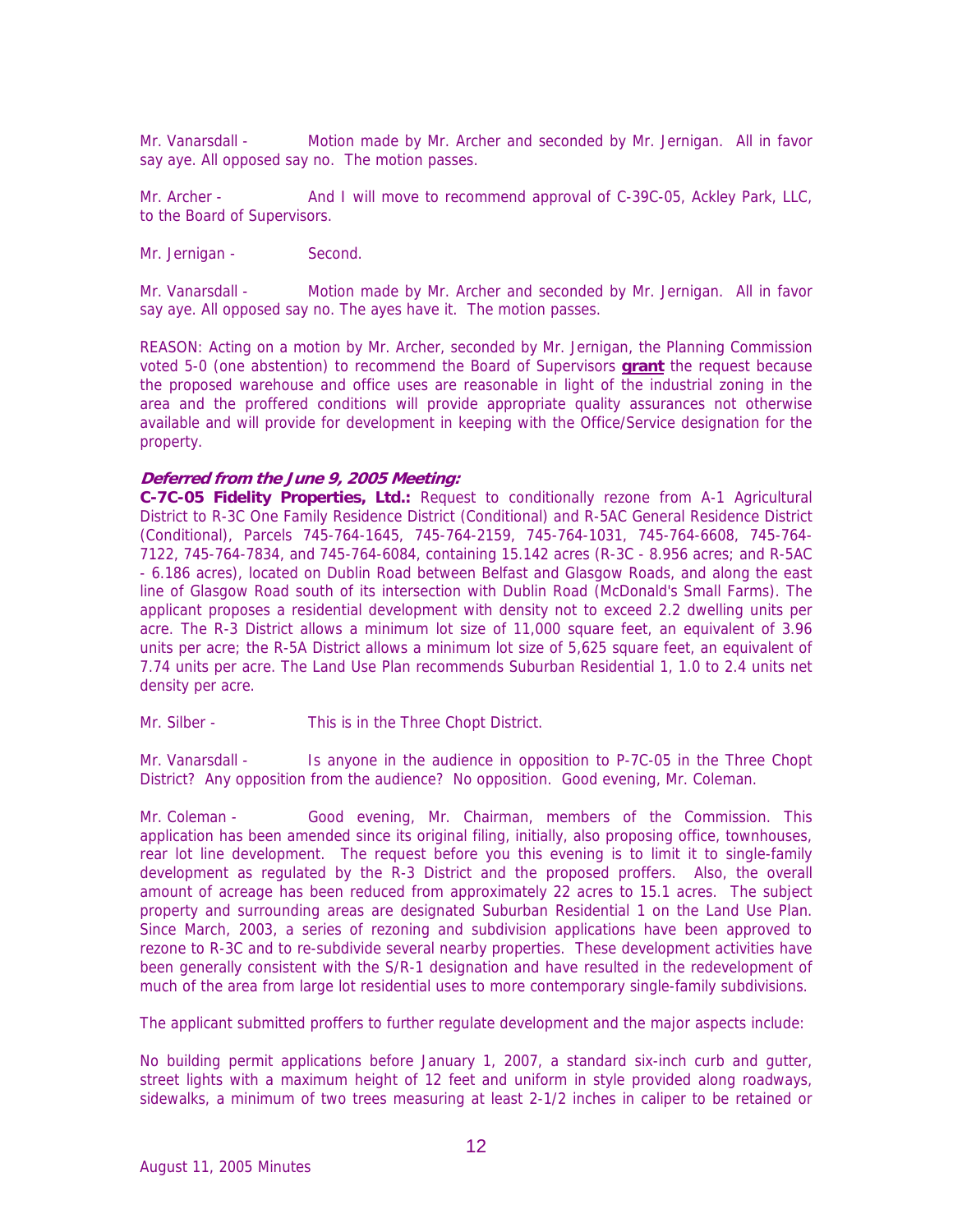planted in each front yard with two additional trees for corner lots, foundation plantings, irrigated and sodded front and side yards, a density not to exceed 2.2 units per acre, a minimum house size of 2,200 sq. ft., a minimum of 50% of the homes having brick or stone fronts or the equivalent amount provided elsewhere on the building, and at least 20% of the homes, including all homes on corner lots, being constructed of brick or stone.

Also, there will be minimum lot width of 85 feet, each dwelling except model homes shall have a two-car garage with at least 50% being side or rear loaded, front loaded garages would be recessed five feet from the plan of development and the additional proffers address underground utilities, paved driveways, restrictive covenants and other matters.

Although the proposed residential use could be consistent with the Land Use Plan recommendation, and the proffers include assurances of quality development, staff is recommending deferral of this request for the following reasons: 1.The Department of Public Works continues to consider the realignment of Sadler Road in this area and the design of this roadway is not complete. 2. Public Works also reviewed the Traffic Impact Study submitted by the applicant, and the traffic study identified several serious concerns regarding traffic and necessary roadway improvements to accommodate future development of this area.

For these reasons, Public Works continues to recommend deferral of this application until the public hearings for Sadler Road are complete and an alignment is approved. Also, the County is in the process of updating the 2010 Land Use Plan and will examine alternative Land Use recommendations for the subject property and the surrounding area. Given the need to have a cohesive development pattern, it would be appropriate to defer consideration of this request until other possible land use patterns for the area are studied.

That concludes my presentation. I'd be happy to answer any questions.

Mr. Vanarsdall - All right. Thank you, Mr. Coleman. Any questions for Mr. Coleman by Commission members?

- Mr. Jernigan Mr. Coleman, looking at proffer #6, are these on slabs?
- Mr. Vanarsdall What is your question?
- Mr. Jernigan Are these on slabs?
- Mr. Vanarsdall They must be.
- Mr. Coleman It was indicated they would have brick foundations.

Mr. Jernigan - But it says all houses and buildings shall be constructed on foundations or shall have the appearance of a foundation except for garages. Are these crawl spaces?

Mr. Silber - I am not sure why it needs language that says "shall have appearance of a foundation."

- Mr. Vanarsdall Is that a nice way of saying slabs?
- Mr. Coleman We can work on the language, too.

Mr. Archer - Mr. Coleman, when we offer the terminology of street tree, do we have something that defines what a street tree is?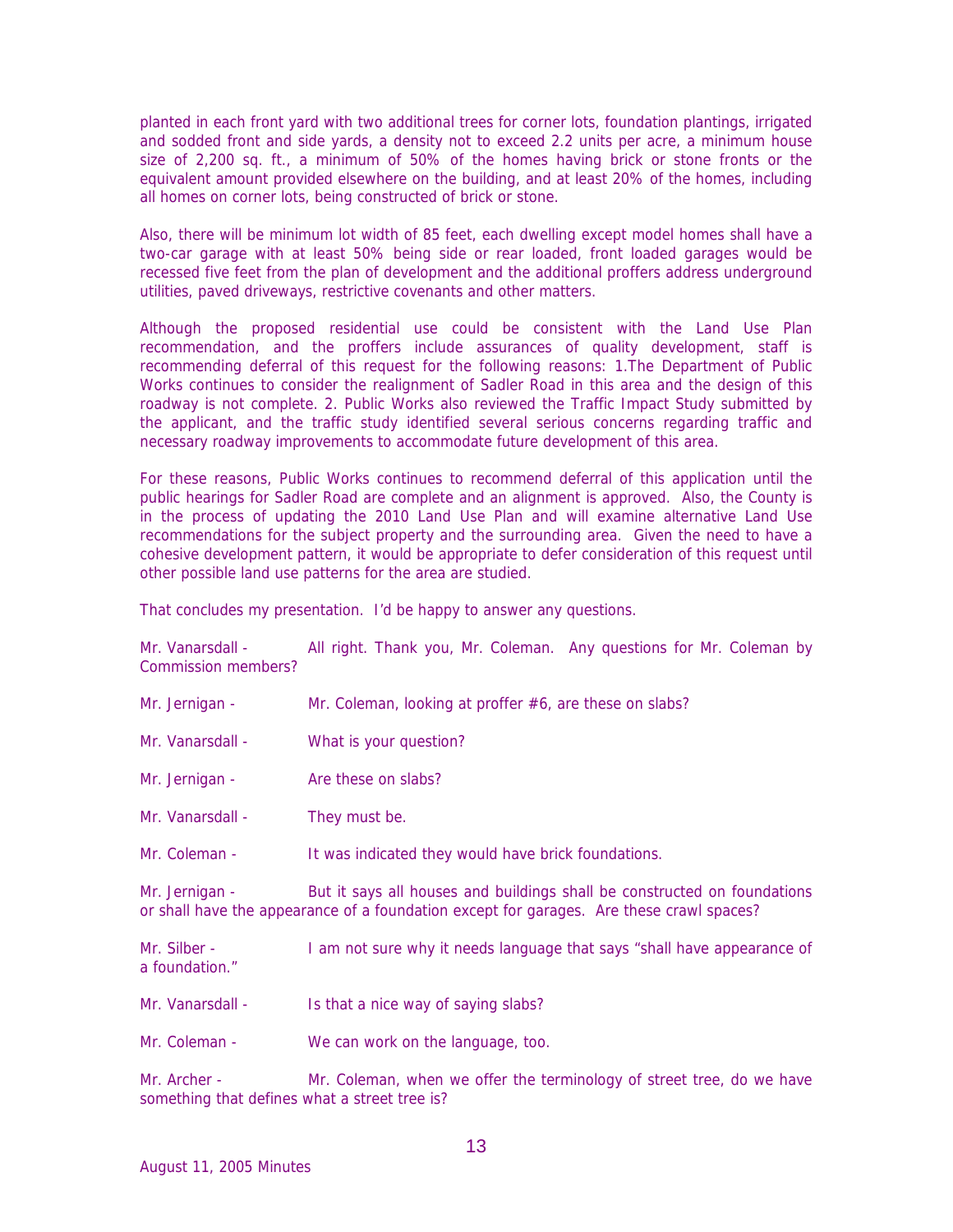Mr. Coleman - Generally, there is not a specific definition for that. They have provided specific guidelines about where they would be placed. They said they would provide two trees, and the trees would be located within 10 ft. of the back of the curb of the front yard, so with this application they have determined where the trees would be 10.

Mr. Archer - I have seen it before and probably quite often, and I didn't know if it referred to a particular type of tree or whether or not…

Mr. Vanarsdall - How about a tree that hangs out in the street?

Mr. Coleman - Sometimes there is a concern because we require trees in the front yard, but if we don't state where they are located, they could be street trees or they could be somewhere else in the front yard. In this case, they have agreed to either plant or to retain trees. They would be within 10 feet from the back of the curb.

Mr. Archer - So the proximity to the street is what makes it a street tree. Is that over saying it? Not a particular type of tree.

Mr. Coleman - One could define it that way.

Mr. Silber - I think, Mr. Archer, it includes both. I think the proximity to the street is important and the type of tree is important. You want this tree to grow and have some height to it, so that at some point you do have a lined street with certain type of trees. So, not all trees would be appropriate at this location on the lot.

Mr. Archer - That is sort of what I had in mind, Mr. Secretary.

Mr. Kaechele - Mr. Coleman, you said the paper has been amended and we don't have an amended copy, but what you are really doing is just changing R-5AC to R-3C. Right?

- Mr. Coleman Yes, sir.
- Mr. Kaechele Scratching the R-5.

Mr. Coleman - Correct. The acreage does not change from R-5 to R-3.

Mr. Branin - One of the reasons you were concerned about for not recommending it was traffic.

Mr. Coleman - Correct. The Traffic Engineer has recommended deferral in consideration of this request.

- Mr. Branin Would Mr. Foster like to comment on that?
- Mr. Kaechele Was that prior to this case being changed for the bigger case?

Mr. Coleman - His latest, the notes were dated August 1.

Mr. Foster - For the record, I am Tim Foster, with the Department of Public Works, Traffic Engineer, and when we did our original comments, we did recommend deferral of the cases for two reasons. One was the traffic load that the traffic impact study stated and also our concerns about our preliminary plans for Sadler Road. Quite frankly, we were concerned the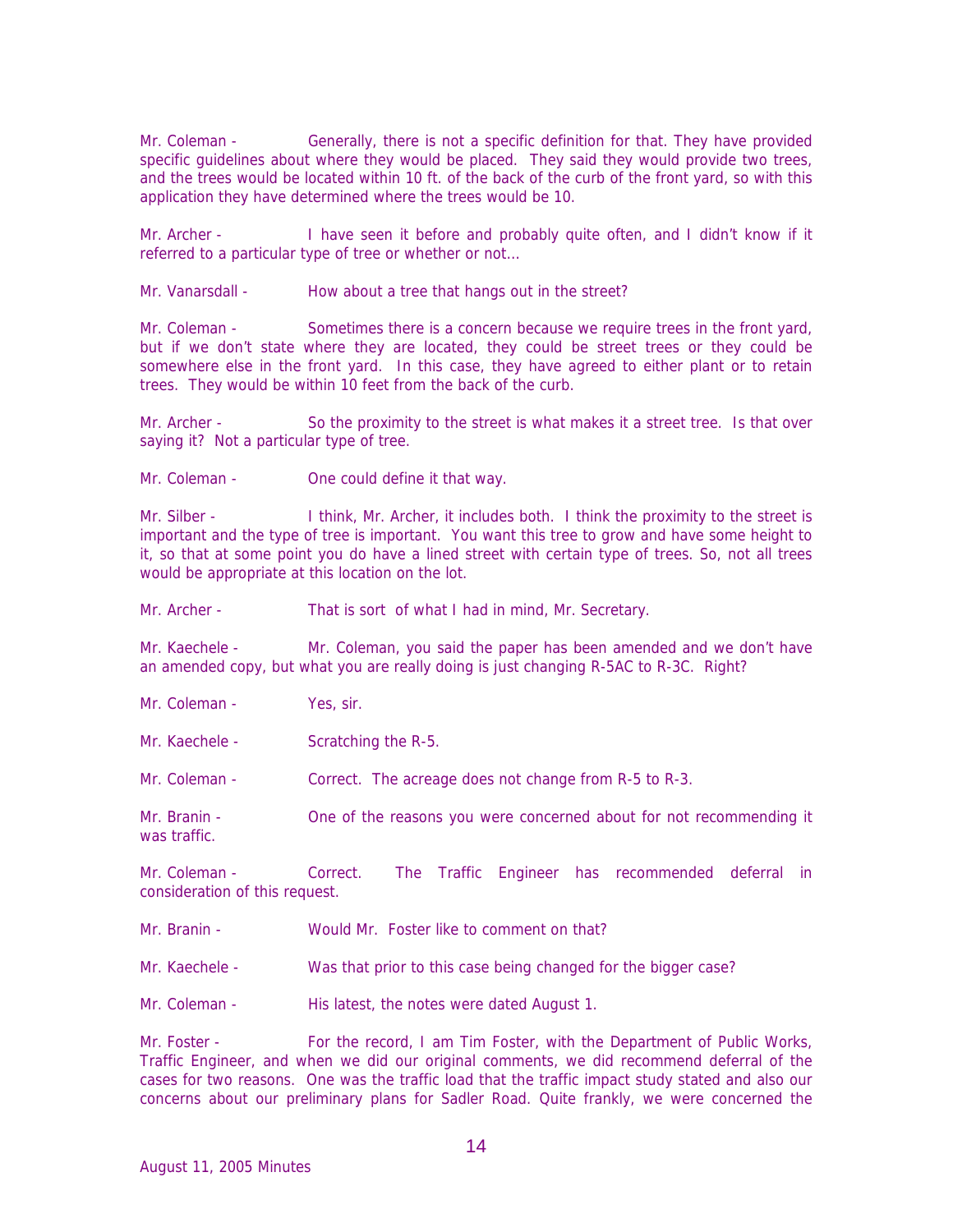zoning case would influence more what the road did instead of vice versa. The comments I wrote about deferral were before our meeting last week, and before I realized that the R-5 was being changed to R-3. The traffic impact study did state, and we do agree, that we could go with 48-single-family dwelling units and 60 multifamily dwelling units, as was presented in the traffic study for up to 2009. From those numbers we do feel comfortable, as long as the traffic loads don't exceed the amount of traffic generated by those, we would be OK from a traffic standpoint with this.

Mr. Kaechele - And these proposed lots have no interference with either location of the new location?

Mr. Foster - From the latest plans I have seen, these two locations, the two alignments we have, they might have a problem with.

- Mr. Kaechele OK.
- Mr. Vanarsdall Any other questions for Mr. Foster?
- Mr. Branin Thank you, Mr. Foster.
- Mr. Vanarsdall Thank you, Tim. Do you want to hear from the applicant?
- Mr. Branin Yes.
- Mr. Vanarsdall OK. Ms. Freye.

Ms. Freye - Good evening, Mr. Chairman, members of the Commission. My name is Gloria Freye. I am an attorney here on behalf of the applicant, Fidelity Properties. Approval of this case will permit this developer to continue the redevelopment of this area into high quality homes that as they have done with the previous, I think they have had seven other cases in this area and this will be a continuation of those neighborhoods. They have demonstrated that they created a very nice neighborhood with street trees, sidewalks, street lights, green open spaces throughout and homes that are selling in the range of \$400,000 and more. Allowing them to go forward will redevelop this area into one with higher standards for today's standards for housing and will replace a lot of older development that is really outdated and needs to be updated. Mr. Coleman has gone over the proffers with you. I don't know that I really need to go over that again unless you have other questions about it. They have proffered the aggregate density of 2.2, which is within the Land Use Plan recommendation. The use is also within the Land Use Plan recommendation. We do realize that the County is undertaking a study of the Land Use Plan in this area. However, the proposal that is before you tonight is entirely consistent with the current Land Use Plan as the other cases have been. I think that Mr. Foster has addressed the traffic question and the reason that the case is modified was in response to the concerns that the staff raised about the traffic. So, we feel that the case is ready to go forward. We don't think there is a real reason to defer it at this time, because it is consistent with the Land Use Plan and even on a conceptual that you have on your screen shows how this can be done in a cohesive manner and in a way that is unified with the previous developments that they have done and in harmony and coordinated with that, so we believe that with the proffers that you have that you would be assured of a quality development that will actually improve this neighborhood and actually raise property values in this area. So, we ask that you recommend approval of this case and we will be glad to respond to questions you might have.

Mr. Vanarsdall - All right. Are there any questions for Ms. Freye by Commission members?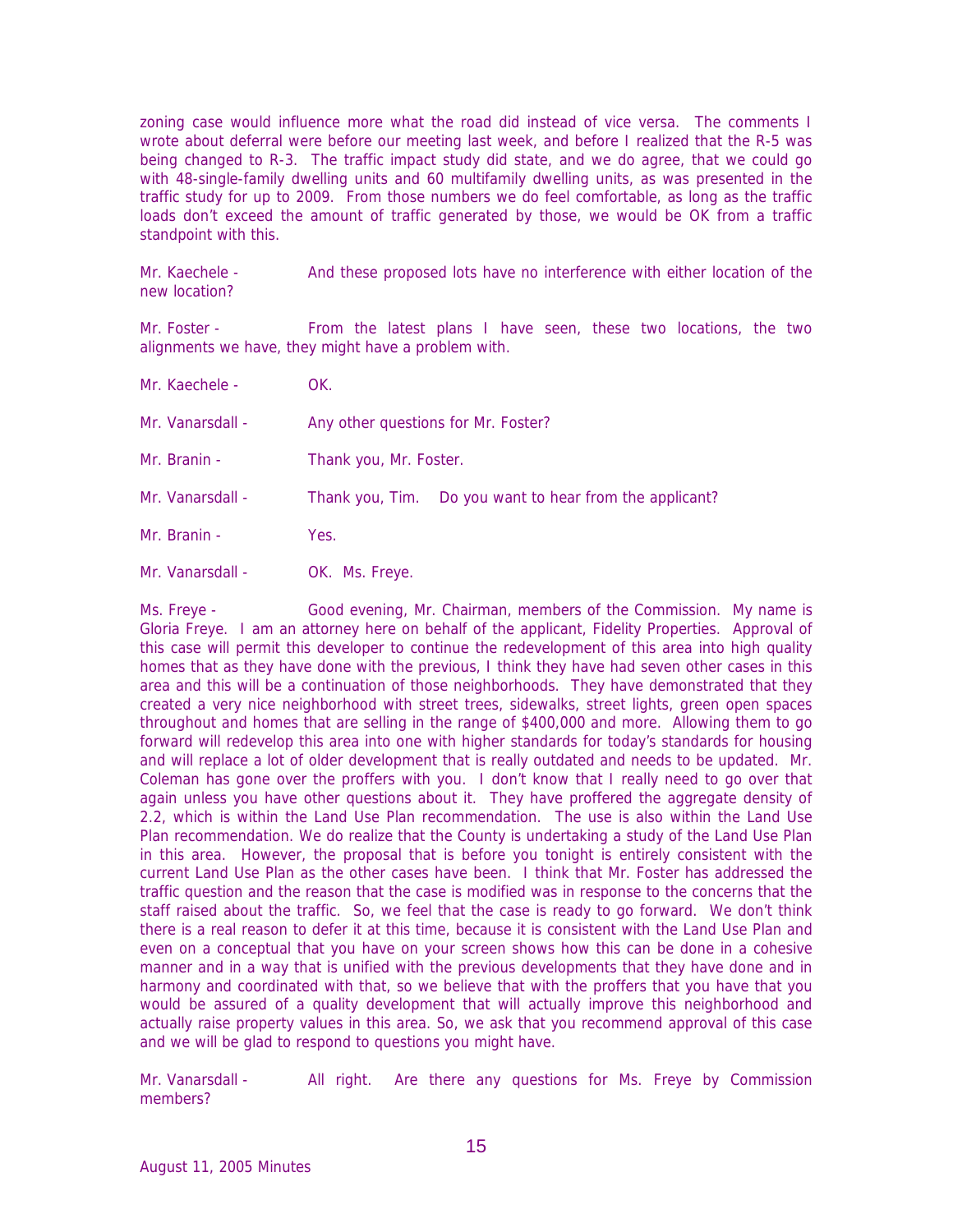Mr. Branin - No questions. The only thing I would ask is that you would and your applicant keep in mind that the Land Use Plan has not been completed for future development and also Sadler Road hasn't gotten a placement, so for anything in the future and as you guys are finishing your design and tightening this one up, that you keep both of those aspects in mind.

Ms. Freye - Yes, sir. We will try to stay very much involved with that. Thank you.

Mr. Silber - Members of the Commission, I think given the fact that this case has been changed to an R-3 request and the comments made by the Traffic Engineer, staff is in a position to recommend approval at this time.

Ms. Freye - Thank you.

Mr. Coleman - If the Planning Commission is inclined to recommend approval, they would need to waive the time limits.

Mr. Branin - Thank you. Mr. Chairman, I'd like to move to waive the time limits on Case C-7C-05, Fidelity Properties, Ltd.

Mr. Jernigan - Second.

Mr. Vanarsdall - Motion made by Mr. Branin and seconded by Mr. Jernigan. All in favor say aye. All opposed say no. The motion passes.

Mr. Branin - Mr. Chairman, I'd like to recommend approval to the Board of Supervisors Case C-7C-05, Fidelity Properties, Ltd., with proffers 1 through 17 as stated on the revised proffers.

Mr. Archer - Second.

Mr. Vanarsdall - Motion made by Mr. Branin and seconded by Mr. Archer. All in favor say aye. All opposed say no. The ayes have it. The motion passes.

REASON: Acting on a motion by Mr. Branin, seconded by Mr. Archer, the Planning Commission voted 5-0 (one abstention) to recommend the Board of Supervisors **grant** the request because the use and density conforms to the Suburban Residential 1 recommendation of the Land Use Plan and represents a logical continuation of the one-family residential development which exists in the area.

### **Deferred from the June 9, 2005 Meeting**

**C-20C-05 Youngblood Properties, L.L.C.:** Request to conditionally rezone from A-1 Agricultural District to R-2AC One Family Residence District (Conditional), Parcel 741-747-0388 and part of Parcel 741-748-0208, containing 6.23 acres, located on the west line of Pump Road approximately 25 feet north of Falconbridge Drive. The applicant proposes a single family residential subdivision. The R-2A District allows a minimum lot size of 13,500 square feet with a maximum gross density of 3.23 lots per acre. The Land Use Plan recommends Suburban Residential 1, 1.0 to 2.4 units net density per acre.

Mr. Silber - This was deferred from the Commission's June 9, 2005 meeting. This is in the Tuckahoe District.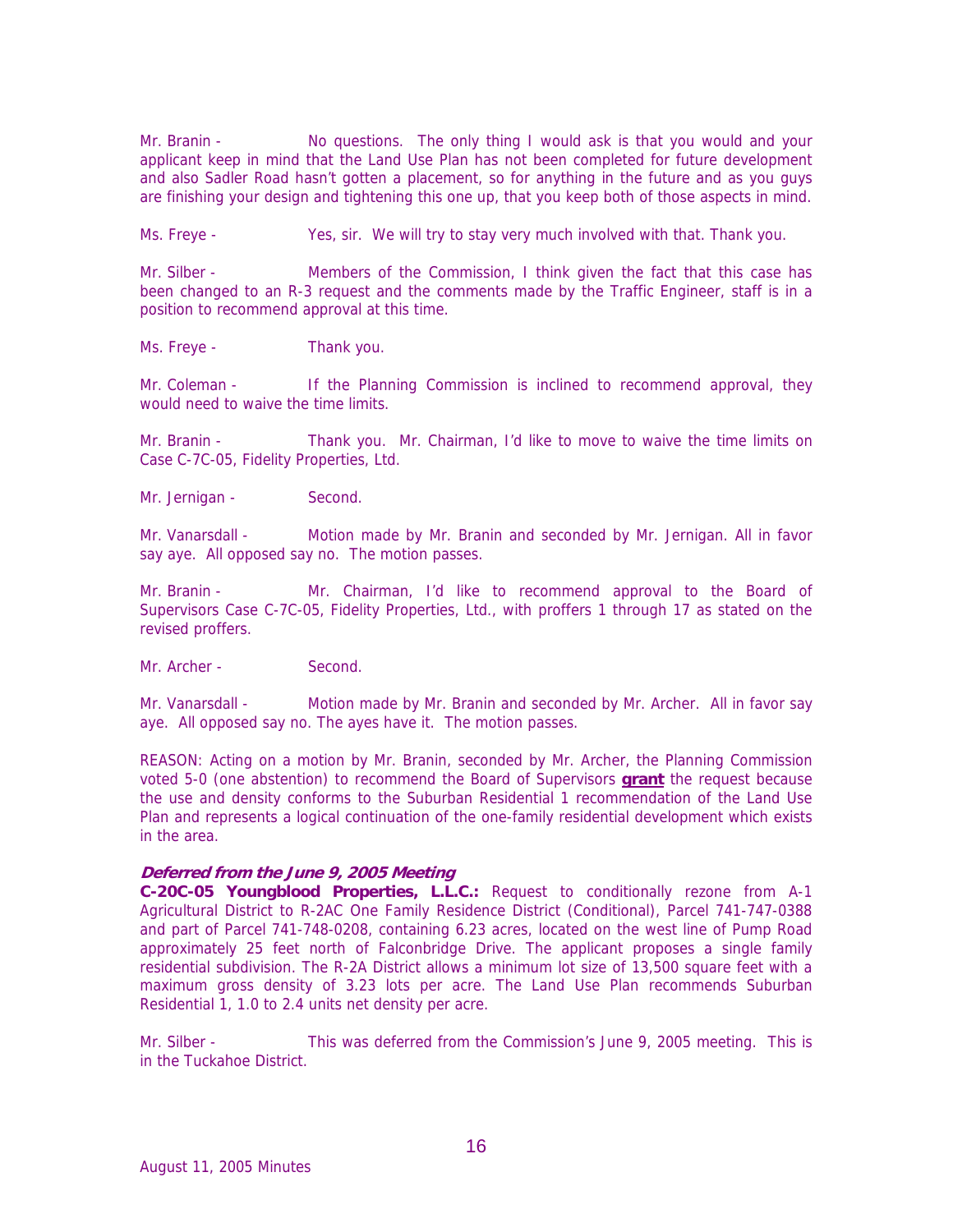Mr. Vanarsdall - Is there anyone in the audience in opposition to this case, C-20C-05 in the Tuckahoe District. No opposition. Good evening, again, Mr. Tyson.

Mr. Tyson - Mr. Chairman, Mr. Kaechele, members of the Commission, Mr. Secretary. The applicant has applied to rezone approximately 6.2 acres to permit construction of a singlefamily residential subdivision. The applicant has proffered this conceptual plan of the development. The property is located on the south line of Pump Road, adjacent to the Whitaker Woods and Wellington Subdivisions.

The Land Use Plan recommends SR-1, Single Family Residential, use for this parcel. The proposed project is consistent with the uses recommended in the 2010 Land Use Plan, as is the proffered density of 2.1 units per acre.

The applicant has submitted a revised proffer statement dated August 10, 2005 that addresses several of staff's initial concerns with the application, which has been provided to you.

In addition to the lot layout, the applicant is proffering:

Brick or stone foundations, no stepping-down of vinyl siding. Foundation plantings.

Minimum house size of 2,500 square feet finished floor area.

No cantilevered chimneys or gas vents. Chimneys to be brick or stone.

No direct access will be permitted from an individual lot to Pump Road.

A 25' transitional landscape buffer will be provided adjacent to Pump Road.

A tree save area 20 feet in width will be provided adjacent to the lots in the Wellington and Whitaker Woods Subdivisions. The applicant has also proffered that any that would be removed would be replaced pending approval by the Planning Director.

The applicant held two community meetings on this case. The primary areas of concern were not the proposed use, but rather drainage issues and issues related to the tree save area adjacent to the Wellington and Whitaker Woods subdivisions. In response to those concerns, the applicant has prepared and submitted the proffer statement you have before you.

The proposed use is in keeping with the surrounding land uses, and the both the use and proposed density are in keeping with the recommendations of the 2010 Land Use Plan. The applicant's proffer statement contains many of the same proffers that were approved with the first phase of Falcon Rest. The applicant has attempted to address many of the neighboring concerns by proffering both the tree save area and the 16' wide utility easement that will provide additional open space. You will need to waive the time limits should you decide to send the case to the Board of Supervisors with a recommendation of approval.

This concludes my presentation. I would be happy to try to answer any questions you may have.

Mr. Vanarsdall - All right. Any questions for Mr. Tyson?

Ms. Jones - Mr. Tyson, I would just like to ask you. The tree protection area was quite a project for us to get the wording right here. We have in our copy that I have from you, "except those which are naturally dead or diseased" has been removed. Did you read that into it?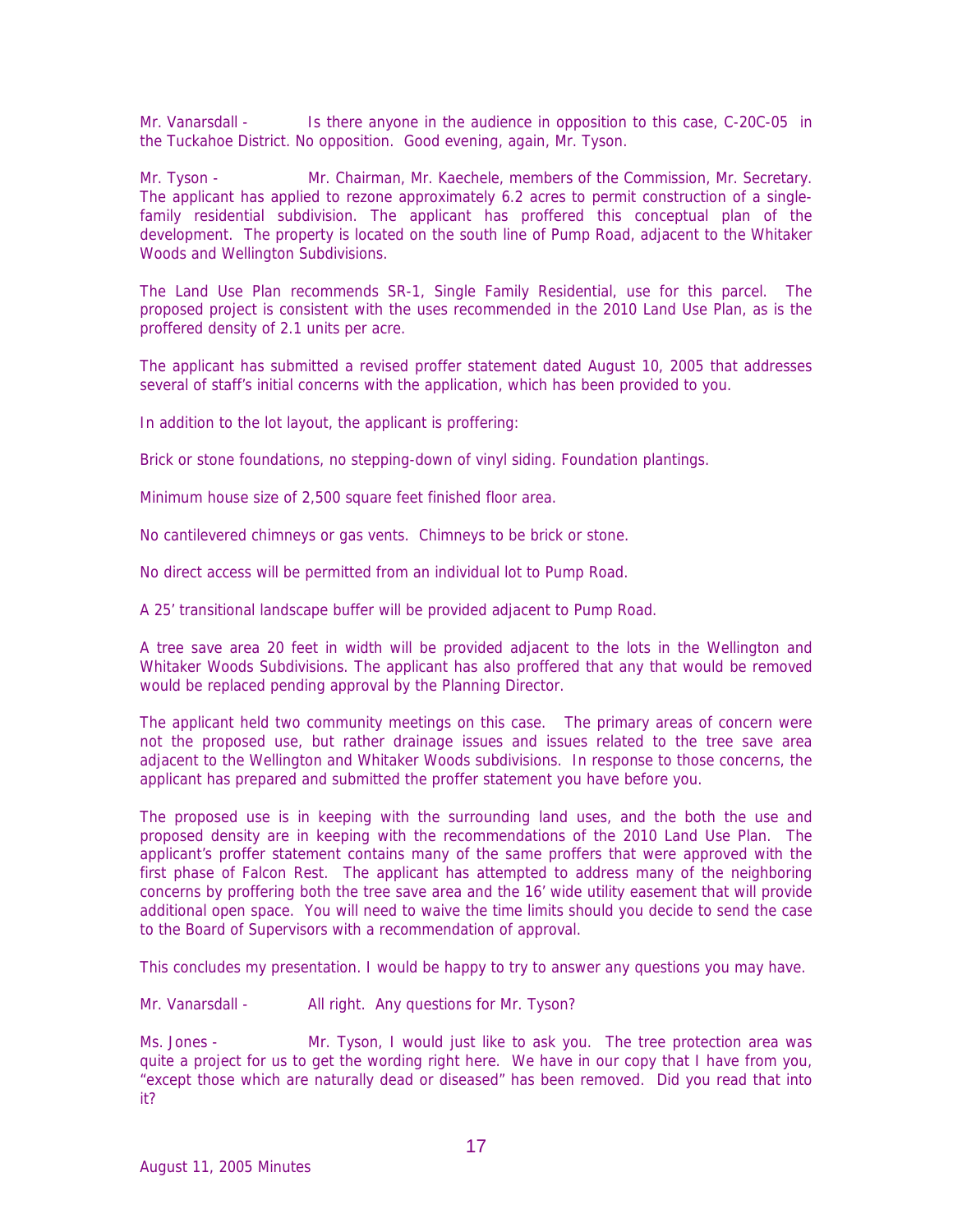Mr. Tyson - **I** prepared by staff report and thought that had been left in.

Ms. Jones - It is crossed off and we had agreed to cross that off. The applicant will be leaving that tree save area in its natural state.

Mr. Vanarsdall - Any other questions for Mr. Tyson? All right. Ms. Jones, you want to hear from the applicant, don't you?

Ms. Jones - I would. I'd like to talk to him just for a second. Can he come forward?

Mr. Vanarsdall - I thought you were going to get Nancy, not Mr. Youngblood.

Mr. Youngblood - Mr. Chairman and members of the Commission, I am Dick Youngblood and I am one of the principals in Youngblood Properties, and I have the other principal here and my daughter, Nancy Dearnley, who is the builder in our joining development, and we are building this one, should this be rezoned. There was one other change, I think, in the proffer that, I think, Mr. Tyson got wrong. We said modified transitional buffer adjacent to Pump Road because it had overhead power lines. So, it won't be exactly as described in the ordinance, but it will be modified because of the overhead power lines, and yes, the tree protection area was a sticking point with the people in Whitaker Woods primarily because they have a plantation pipe line in their backyard and don't have any trees in their yard, so they would like to see some of our trees saved so that they can have some vegetation back there. Other than that, I think that the proffers and the plan that has been proffered must have satisfied the neighbors from my two neighborhood meetings and I would like to request that you all recommend approval and I am available to answer any questions.

Mr. Vanarsdall - Any questions for Mr. Youngblood?

Mr. Youngblood - Or my daughter can answer yours, Mr. Vanarsdall, if you have any.

Ms. Jones - I want to comment that I appreciated your willingness to have not one but two neighborhood meetings. I think there were significant concerns, and I appreciate your willingness to work those through. I notice on the new site plan that is attached to the proffers the 20 foot tree save along all of Wellington and Whitaker Woods is clearly marked. The 16 foot drainage easement is also clearly marked and it goes back to the corner of lot 4, which is exactly as we had discussed this in our neighborhood meeting, and I wanted those neighbors who are here to understand that that is part of the proffers that are being submitted tonight.

Mr. Youngblood - We have also flagged that 20 foot tree-save area in the field. It was done today, so between now and the Board meeting, if they would like to see what is in that area, it is there for them to see.

Ms. Jones - OK. I thank you for that and I appreciate the time that everyone spent, even though it was last minute and we will have to waive the time limits, I guess, on these. Unfortunately, we will. I'd like to not, but we do. Thank you.

Mr. Vanarsdall - Thank you, Mr. Youngblood. All right, Ms. Jones.

Ms. Jones - I would like to move that we waive the time limits for rezoning case C-20C-05.

Mr. Jernigan - Second.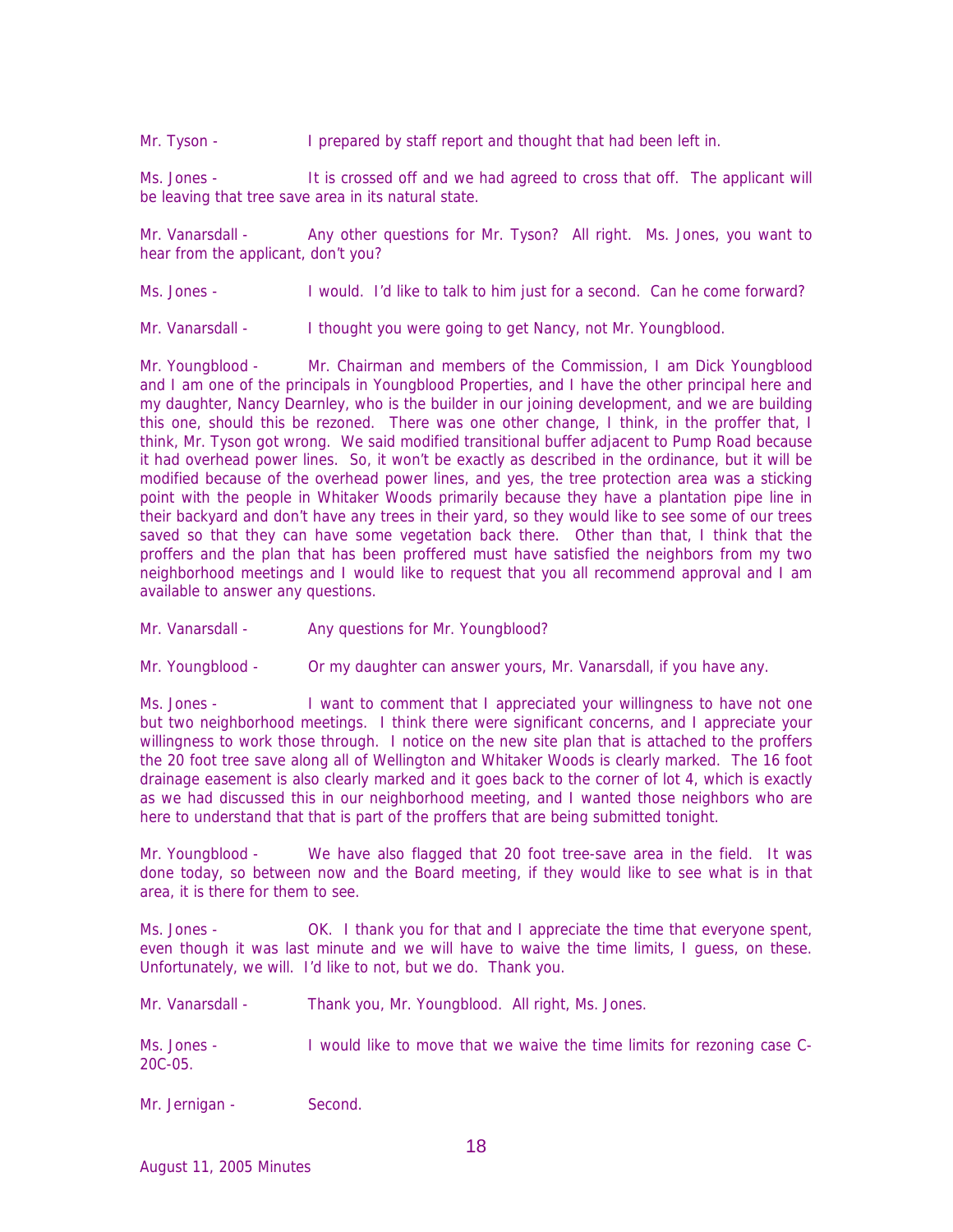Mr. Vanarsdall - Motion made by Ms. Jones and seconded by Mr. Jernigan. All in favor say aye. All opposed say no. The motion passes.

Ms. Jones - I'd like to move that we recommend to the Board of Supervisors for approval Rezoning Case C-20C-05, Youngblood Properties, LLC.

Mr. Jernigan - Second.

Mr. Vanarsdall - Motion made by Ms. Jones and seconded by Mr. Jernigan. All in favor say aye. All opposed say no. The ayes have it. The motion passes.

REASON: Acting on a motion by Ms. Jones, seconded by Mr. Jernigan, the Planning Commission voted 5-0 (one abstention) to recommend the Board of Supervisors grant the request because it continues a similar level of family residential zoning as currently exist in the; the use and density conforms to the recommendations of the Land Use Plan; and the proffered conditions will assure a level of development otherwise not possible.

### **Deferred from the July 14, 2005 Meeting:**

**C-21C-05 Youngblood Properties LLC:** Request to conditionally rezone from A-1 Agricultural District to R-3C One Family Residence District (Conditional), Parcels 738-754-4849 and 738-753- 1882, containing 7.72 acres, located on the south line of Church Road approximately 100 feet west of Blandfield Street. The applicant proposes a single family residential subdivision. The R-3 District allows a minimum lot size of 11,000 square feet with a maximum gross density of 3.96 lots per acre. The Land Use Plan recommends Suburban Residential 2, 2.4 to 3.4 units net density per acre.

Mr. Silber - This was deferred from the Planning Commission's July 14, 2005 meeting.

Mr. Vanarsdall - Is there anyone here in opposition to C-21C-05, Youngblood Properties, LLC? It is also in the Tuckahoe District. No opposition. Mr. Tyson.

Mr. Tyson - Mr. Chairman, Mr. Kaechele, members of the Commission, Mr. Secretary, this is a request to rezone approximately 7.7 acres to permit construction of a single-family residential subdivision. The applicant has proffered this conceptual layout of the development. The property is located on the south line of Church Road, west of Blandfield Street, adjacent to the existing Keswick Subdivision. Two larger parcels, zoned A-1, are to the west of the site. The Tuckahoe Little League complex is to the south. Small-lot residential development is to the north.

The Land Use Plan recommends SR-2, Single Family Residential use for this parcel. The proposed project is consistent with the use recommended in the 2010 Land Use Plan, as is the proposed density of 1.9 units per acre.

The applicant has submitted a revised proffer statement dated July 29, 2005 that includes not only the conceptual layout, but that brick or stone foundations would be used, no stepping down to vinyl, a minimum house size of 2,350 s. f. of finished floor area, no cantilevered chimneys or gas vents. Chimneys to be brick or stone.

No direct access will be permitted from an individual lot to Church Road.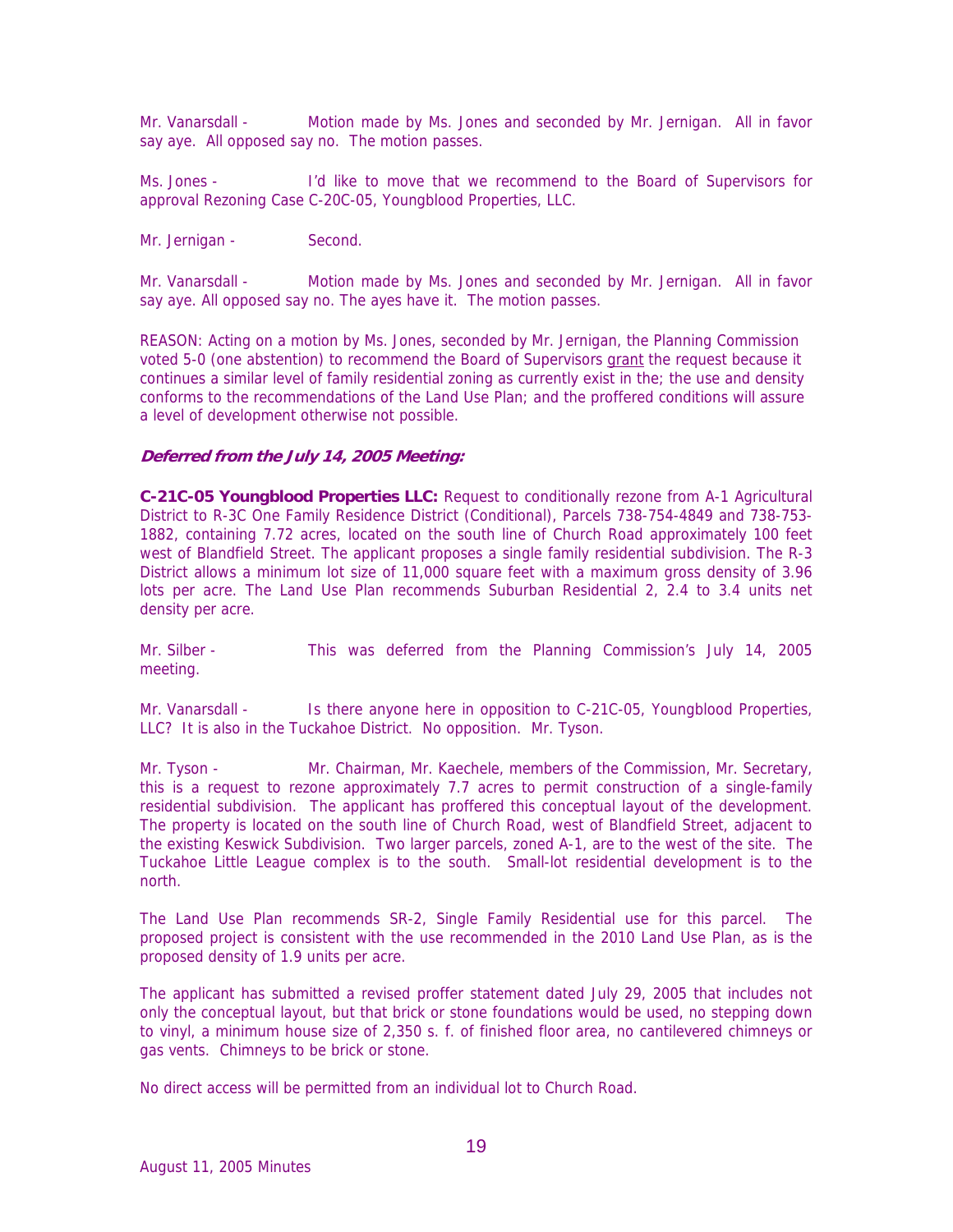A 25 ft. landscape buffer will be provided adjacent to Church Road and will be included in the lot.

A 20 ft. undisturbed natural area is proffered along the rear of the lots adjacent to Keswick Subdivision.

All homes will have a two-car garage, and 50% of these will be side or rear-loaded.

The rear yard setback on lots 4, 5, and 16, which share a common property line with the Keswick Subdivision, will be increased to 55 feet in width.

The applicants held a community meeting on June 6, 2005 and July 29, 2005. While there were several questions related to drainage issues in the area, no one in attendance spoke against the proposed use as a single-family residential subdivision.

The proposed use is in keeping with the surrounding land uses, and the both the use and proposed density are in keeping with the recommendations of the 2010 Land Use Plan. The applicant's proffer statement contains many of the same proffers that were approved with the adjacent Keswick Subdivision and again the use and density are in keeping with the surrounding land uses.

This concludes my presentation. I would be happy to try to answer any questions you may have.

Mr. Vanarsdall - All right. Any question for Mr. Tyson? Thank you, Mr. Tyson. There is no opposition. Ms. Jones, you don't have to waive the time limits on the proffers.

Ms. Jones - This was a little easier.

Mr. Vanarsdall - Mr. Youngblood.

Mr. Youngblood - Mr. Chairman, I am Dick Youngblood, here again. I am one of the principals of Youngblood Properties and the other one is in the audience. Here again, this is a kind of an infill area. We were able to obtain this property and have met with the neighbors twice and we have proffered the plan that we feel would be a quality development. We trust that you all would recommend this to the Board of Supervisors for approval, and if you have any questions I will be glad to answer them.

Mr. Vanarsdall - Thank you, Mr. Youngblood. Any questions for Mr. Youngblood on this case? No questions. Thank you.

All right, Ms. Jones.

Ms. Jones - I would like to recommend that Rezoning Case C-21C-05 be sent to the Board of Supervisors for approval.

Mr. Jernigan - Second.

Mr. Vanarsdall - Motion made by Ms. Jones and seconded by Mr. Jernigan. All in favor say aye. All opposed say no. The ayes have it. The motion passes.

REASON: Acting on a motion by Ms. Jones, seconded by Mr. Jernigan, the Planning Commission voted 5-0 (one abstention) to recommend the Board of Supervisors grant the request because it continues a similar level of family residential zoning as currently exist in the; the use and density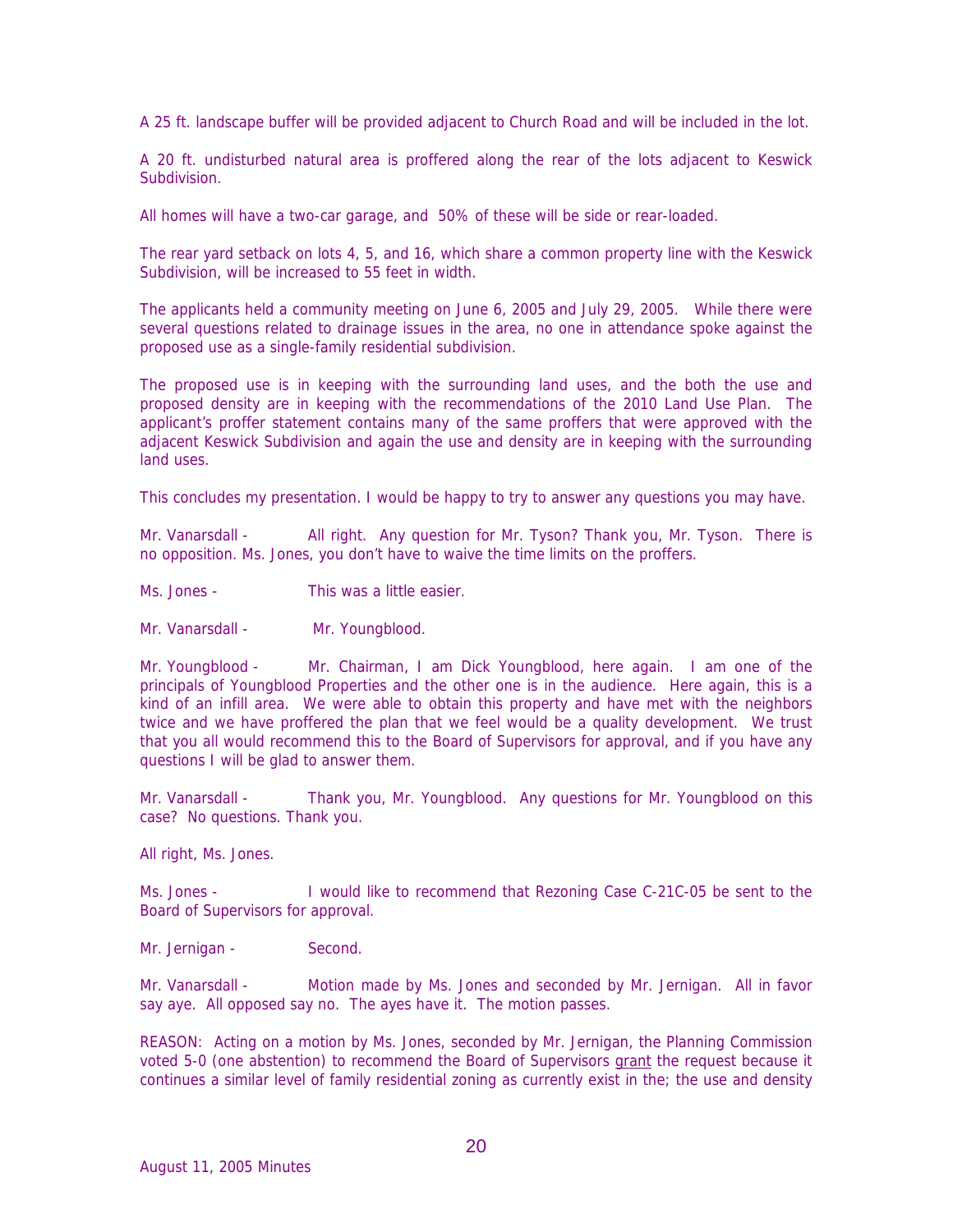conforms to the recommendations of the Land Use Plan; and the proffered conditions will assure a level of development otherwise not possible.

**C-45C-05 Aspen Gayton Terrace, LLC:** Request to amend proffered conditions accepted with Rezoning Case C-95C-96, on Parcel 732-750-7894, containing 9.874 acres, located on the east line of Gayton Road at Gayton Centre Drive. All proffers accepted with the above case are amended and restated. The amendment is to allow alternative plans for previously approved additions to the assisted living facility, and includes additional proffers regulating storm water facilities, building height and severance. The existing zoning is R-6C General Residence District (Conditional). The Land Use Plan recommends Multi-Family Residential, 6.8 to19.8 units net density per acre.

Mr. Silber - This is in the Tuckahoe District.

Mr. Vanarsdall - Is anyone in the audience in opposition to Aspen Gayton Terrace, LLC? No opposition. All right. Ms. Deemer. Good evening.

- Ms. Deemer Good evening, Mr. Chairman.
- Mr. Vanarsdall Do we have the right proffers? It says C-95C-96.
- Ms. Deemer This is a case for an amendment to the case.
- Mr. Silber This is a change of proffers to the original rezoning case.
- Ms. Deemer Right. The original case is C-95C-96.

As we were indicating, this request is to amend proffers accepted with rezoning case C-95C-96 to allow alternative plans for additions to the existing Gayton Terrace Assisted Living Facility. The 9.87-acre property is located on Gayton Road, south of Ridgefield Parkway, adjacent to Ginter Hall West.

The 2010 Land Use Plan recommends Multi-Family Residential for the subject property. The proposed project is consistent with the Land Use Plan and would be in keeping with its location and the surrounding uses.

The applicant has submitted a revised conceptual plan which has been passed out to you along with revised proffers. The conceptual plan is proffered and shows a proposed 4-story addition, a stormwater retention pond, and a new parking layout. The existing 90 foot vegetated buffer along the eastern property line, adjacent to the western right-of-way line of Poplar Forest Drive, remains undisturbed.

The revised proffers are dated August 9, 2005 and the major aspects of the proffers include:

- Adding "housing for older persons" to the use of structures
- Screening of ground level or roof-mounted mechanical equipment from view
- Stormwater facilities shall be dry, above-ground, landscaped bio-retention facilities
- Buildings shall not exceed the lesser of 4 stories or 65 feet
- Additional landscaping will be provided along Gayton Road and
- The facades of the proposed addition will be generally consistent with the exterior elevations provided.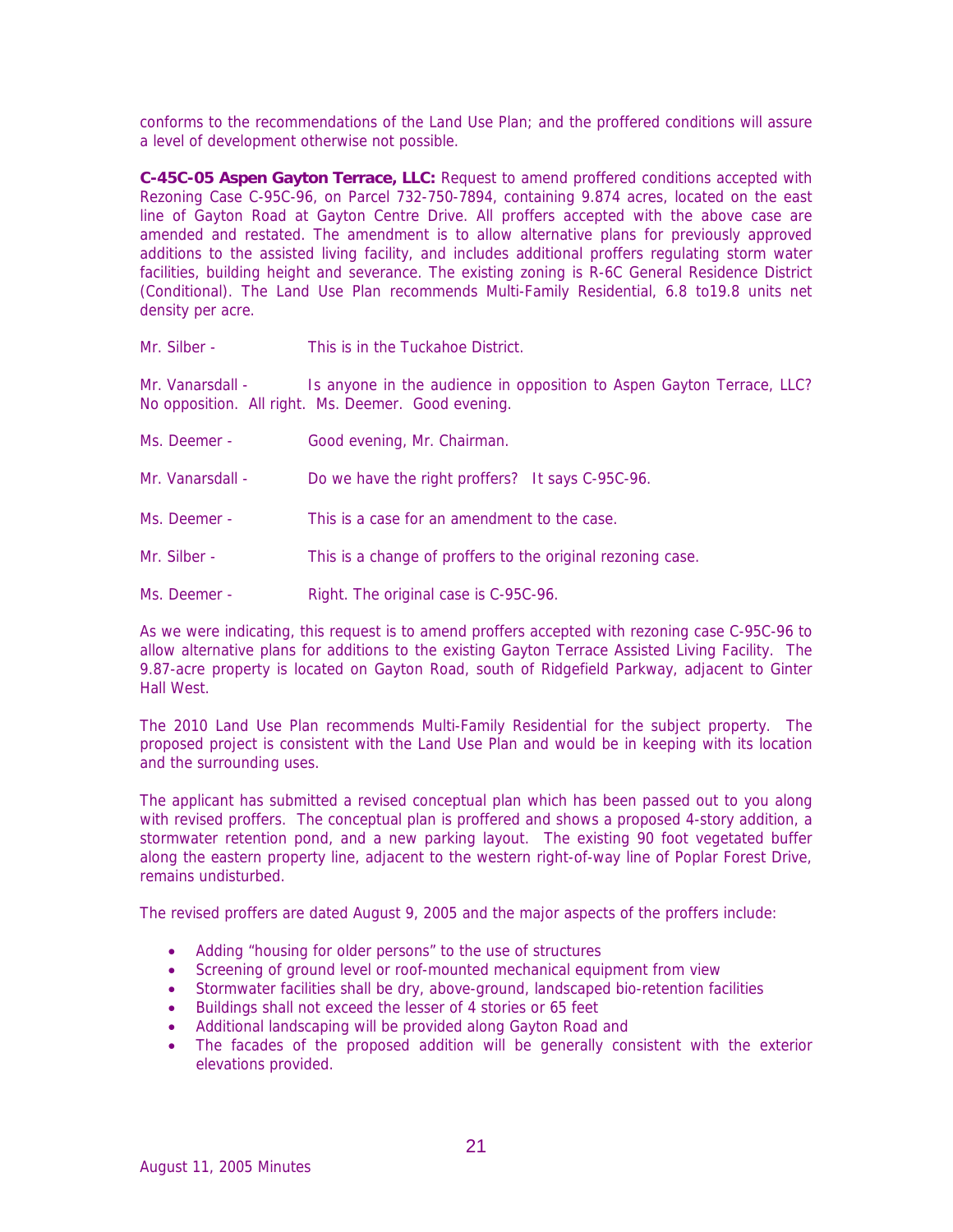In front of you is a copy of the proposed conceptual elevations that were provided by the applicant. The revised proffers address the majority of staff concerns; however, there remains one unresolved issue pertaining to the building articulation of the existing building.

Specifically, staff recommends that the applicant qualify Proffer #5 regarding the architectural treatment of windows on the existing building. The section of the proffer stating "architectural treatment, which resembles the treatment of the new addition applied to various windows" is of concern because it appears vague. Based on the new elevation provided, all windows on the  $1<sup>st</sup>$ through  $3<sup>rd</sup>$  floors have treatments at the head of windows but the proffer, as written, only applies to various windows.

Overall, staff is supportive of the proposed proffer amendments for this property. If the applicant could address the remaining issue, staff could support this request.

This concludes my presentation. I believe the applicant is here to address any questions that you may have and I am available to answer any additional questions.

Mr. Vanarsdall - All right, Ms. Deemer. Any questions for Ms. Deemer by Commission members? All right. Thank you. Do you want to hear from the applicant?

Ms. Penny Koch - Good evening.

Mr. Vanarsdall - Glad to see you behind that mike this evening.

Ms. Koch - Thank you. Good evening, ladies and gentlemen. I am Penny Koch, a legal assistant at Hirschler Fleischer and I am here on behalf of the applicant. We also have Joan Everett of the Gayton Terrace Residents' Council, who is here to speak in support of this request. Gayton Terrace obtained zoning in 1996, which permitted the addition, as shown on the proffered site plan you see here (referring to rendering). This is Gayton Road, to orient you. This is the existing building. This is the location of the proposed building, which is closer to the single-family residences in back here. Elevations were not proffered, but language was proffered stating that the addition would look like the existing building in design and utilize the same color of brick. Since then, the owner decided to update the look of the facility and make it appear more residential and less institutional, which requires this proffer amendment before you tonight. This is the new site plan that you are seeing again. This is Gayton Road. This is the location of the existing building (in all instances referring to renderings), and this is the location of the proposed addition. As you can see, rather than having the majority of the addition located in the rear, adjacent to the single-family homes, there is just a short end here facing those neighbors. The 90 foot buffer here, which was previously proffered adjacent to those homes, remains unchanged and mature vegetation is in place. In fact, all of the proffers remain in place and eight new proffers have been provided, including this elevation, and here is the color version of that. We have also proffered that the portion of the existing building, which faces Gayton Road, would be refurbished and will utilize architectural elements of the new addition. In our proffer, we provided the architectural treatment over the existing windows. We have been asked why we use the phrase "various windows." Well, first, we can't just paste the enhancement onto the old building. There are also different window shapes and sizes, which have to be taken into account in blending the two buildings. Frankly, we believe if we put the window treatments over all of the existing windows, it may look a little gloppy, and our architect, Ed Winks, said I could use the word gloppy, because he thought that was appropriate. We do believe we can add the treatment to a majority of the windows, which will help the transition of the new building. Aspen is here because it wants to update and improve its facility, and that includes the front door on Gayton, and we think Mr. Winks is the fellow that can do that for us. There are no vacancies at Gayton Terrace. It has been full since 1997 and there is a waiting list for new residents. It was a good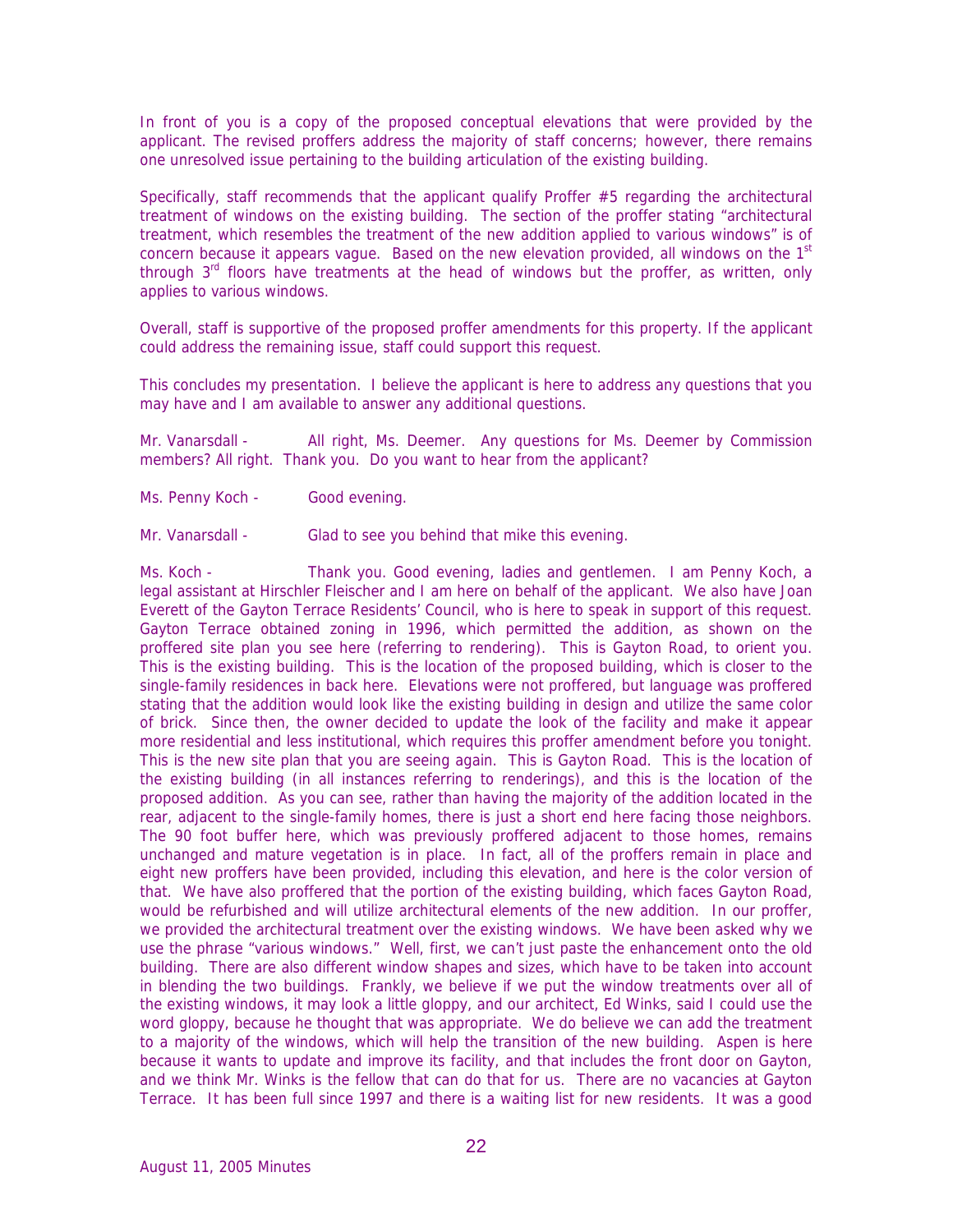case when it was first approved and it has gotten even better. I'd appreciate your recommending approval of this request to the Board of Supervisors. I will be happy to answer any questions the Commission might have.

Mr. Vanarsdall - Thank you, Ms. Koch. Any questions by Commission members?

Ms. Jones - I want to just double check. When we were discussing the façade for Gayton Road and the modifications to the existing building that will be tied in with the new look of the addition that will be wrapped to the north.

Ms. Koch - Yes, ma'am. They intend to wrap it around this portion of the north building, because coming down Gayton Road, that is what you can see…

- Ms. Jones And that is considered part of the Gayton Road façade?
- Ms. Koch Yes. Yes. ma'am.
- Ms. Jones OK.
- Mr. Vanarsdall Any other questions for Ms. Koch?
- Mr. Branin Can you give me the definition of gloppy?
- Ms. Koch A big fat wedding cake with lots of stuff on the side.
- Mr. Vanarsdall Mr. Theobald taught you very well.
- Mr. Archer That was a good answer.

Ms. Joan Everett - Good evening. My name is Joan Everett and I am a resident at Gayton Terrace and my father was also a resident there, and he lived there for 10 years and was very happy, and I spent many, many days and weeks over there, so when I could no longer go up and down the stairs in my own home, I decided it was definitely the place for me to go, so I speak very highly of it, and the residents, I have not heard anybody who isn't in favor of the new proposal, and so I wish to add our support to the plans that they have. Thank you.

Mr. Vanarsdall - We appreciate you coming down and putting a nice touch to it. Thank you. Anyone else?

Mr. Archer - I've got a question, Mr. Chairman. In the first proffer under "use", the last statement speaks to Code 36.96.7 in Virginia Fair Housing and it says housing for older persons. Does that define what an older person is? I think recently I have become an older person. Is there an age limit attached to it?

- Ms. Koch The Yes, 55 and older is attached to that.
- Mr. Archer **OK.** I am an older person then.
- Mr. Vanarsdall All right. Any more questions? If not, Ms. Jones.

Ms. Jones - I would like to recommend that the amended and restated proffers for Case C-95C-96, as stated in the current rezoning case C-45C-05, Aspen Gayton Terrace, LLC, be recommended to the Board of Supervisors for approval.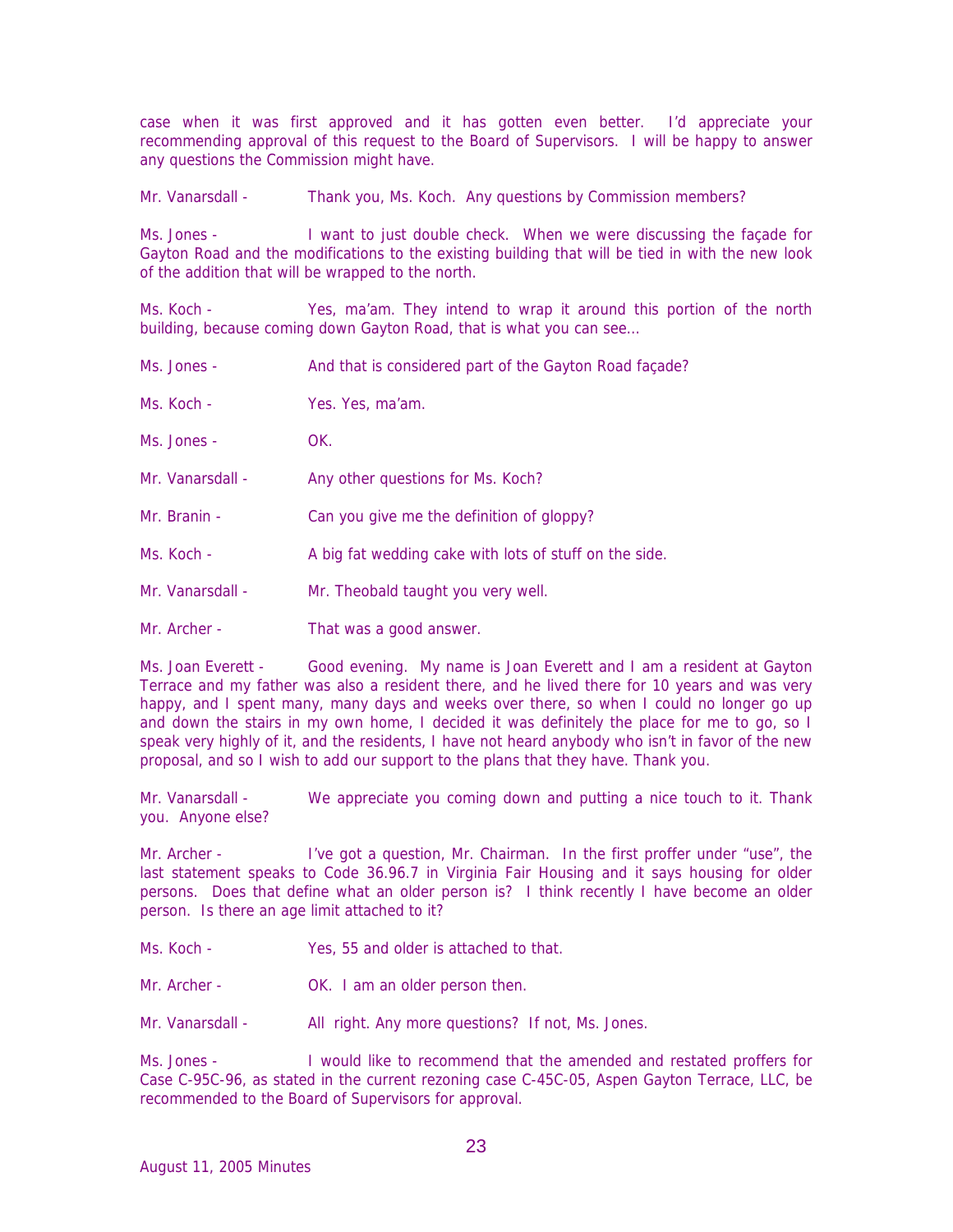Mr. Jernigan - Second.

Mr. Vanarsdall - Motion made by Ms. Jones and seconded by Mr. Jernigan. All in favor say aye. All opposed say no. The motion passes.

REASON: Acting on a motion by Ms. Jones, seconded by Mr. Jernigan, the Planning Commission voted 5-0 (one abstention) to recommend the Board of Supervisors grant the request because it is reasonable and the proposed proffer amendments to allow an alternative site plan and architectural design for the previously approved building addition continue to assure a quality form of development with maximum protection afforded to adjacent properties.

**C-46C-05 Alfred M. Loyall:** Request to amend proffered conditions accepted with Rezoning Case C-1C-97, on Parcels 827-715-8082 and 827-715-7583, containing 0.27 acre, located at the southwest intersection of E. Williamsburg Road (U. S. Route 60) and Rodes Avenue. The amendment would revise Proffer 1 related to permitted uses on the property to include sales and installation of automotive wheels and hubcaps. The existing zoning is B-3C Business District (Conditional). The Land Use Plan recommends Commercial Concentration. The site is in the Airport Safety Overlay District.

Mr. Silber - This is located at the southwest corner or intersection of E. Williamsburg Road and Rodes Avenue in the Varina District.

Mr. Vanarsdall - Is anyone in opposition to this case in the Varina District? No opposition. Ms. Deemer.

Ms. Deemer - Good evening members of the Commission, Mr. Kaechele. This request is to amend proffers accepted with rezoning case C-1C-97 to permit the sale and installation of automotive wheels and hubcaps. The site is located at the southwest corner of East Williamsburg Road and Rodes Avenue.

The 2010 Land Use Plan recommends Commercial Concentration for the subject area. The proposed project is consistent with the Land Use Plan. The site is also located in the Redevelopment Corridor 9, which is defined as the area along both sides of East Williamsburg Road, east of Early Avenue and west of Nine Mile Road. There is a need to focus on improving the appearance of the corridor which this project fails to address.

Despite numerous attempts, the staff was not able to obtain a site plan, concept plan or revised proffers. The applicant proposes to use the storefront at 63 E. Williamsburg Road to sell wheels and hubcaps and the garage located on 61 E. Williamsburg Road (seen in the picture) for the installation of the products.

Staff has several concerns regarding this proposal which include:

- This use is related to an automotive service use which requires 2 parking spaces per bay – a site plan would provide details on where parking would actually occur, because as you see, it isn't likely to occur there in this area.
- All public lots, as well as any parking within 200 feet of any "R" zoning must be paved, and this area does fall within 200 feet, and this area currently is not paved.
- It has been indicated that pneumatic tools will be used to install the wheels and hubcaps, which produce a high volume of noise. The garage is located in very close proximity to single-family residences to the south, actually right on the other side of these cars. The applicant may consider improving the garage with sound absorption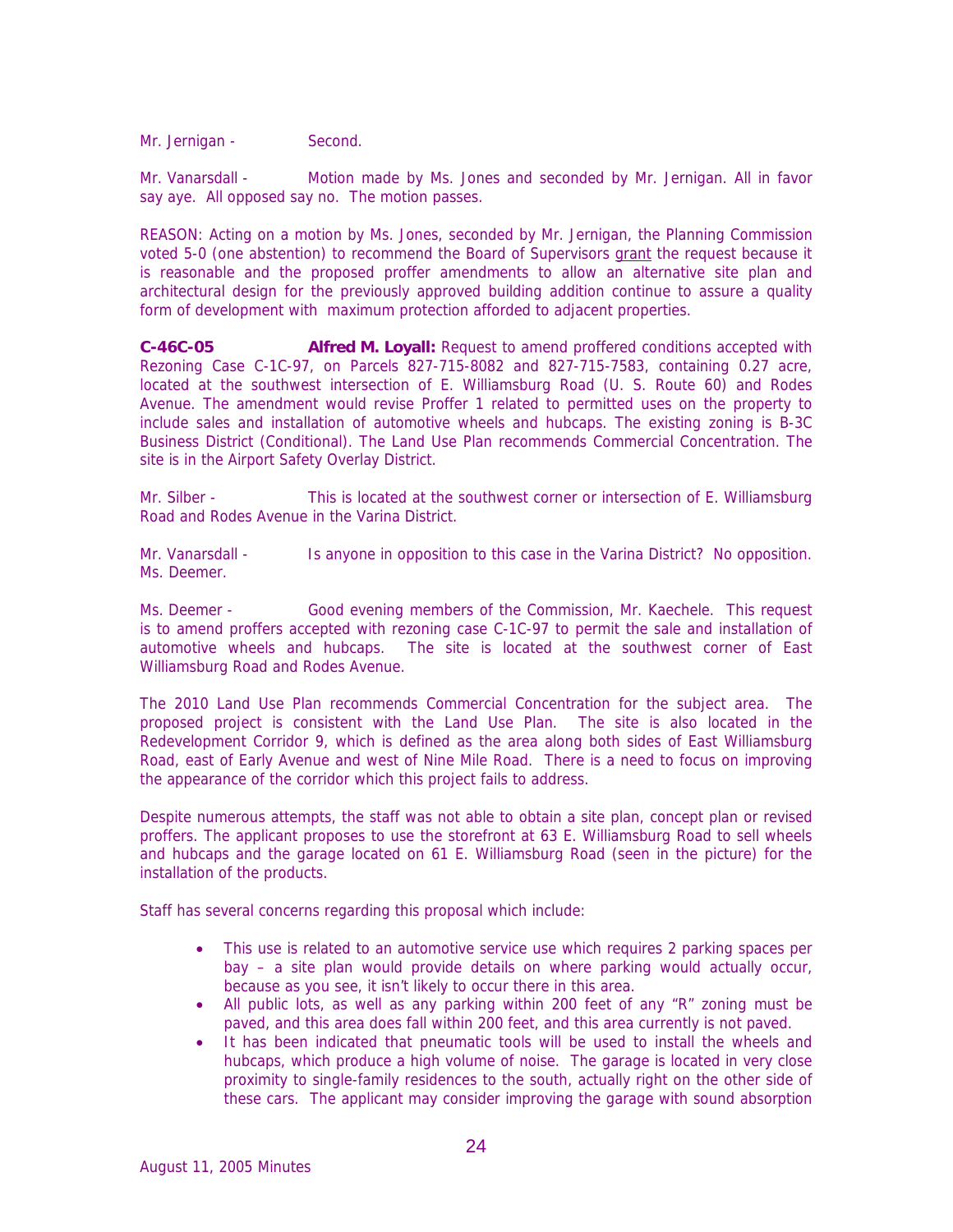materials and to minimize the impact to the adjacent residences, the applicant is encouraged to limit the hours of operation from 8:00 a.m. to 6:00 p.m. with no Sunday hours.

At this time, while the proposal itself is consistent with the 2010 Land Use Plan, staff does not feel it can recommend in favor of the rezoning. Staff encourages the applicant discuss and resolve all outstanding issues.

Those are all of the comments that I have, and I don't believe the applicant is here at this time.

- Mr. Jernigan I don't have any questions.
- Mr. Vanarsdall I don't have any questions.

Mr. Jernigan - Mr. Chairman, this case has a lot of problems. They are not going to be able to be cured tonight, so with that I am going to recommend denial of Case C-46C-05 and send it to the Board of Supervisors with that recommendation.

Mr. Archer - Second.

Mr. Vanarsdall - Motion made by Mr. Jernigan and seconded by Mr. Archer. All in favor say aye. All opposed say no. The ayes have it.

REASON: Acting on a motion by Mr. Jernigan, seconded by Mr. Archer, the Planning Commission voted 5-0 (one abstention) to recommend the Board of Supervisors deny the request because it failed to include the proffered conditions deemed necessary to lessen the impact of the proposed automobile related retail and service uses on surrounding residential uses and given the close proximity of residential uses and the configuration of the existing improvements, the applicant did not provide how required buffers, parking and other site design features could be met.

Mr. Vanarsdall - Thank you very much. All right, Mr. Secretary, I believe we have some minutes.

### **APPROVAL OF MINUTES - Planning Commission July 14, 2005**

Mr. Silber - That concludes the requests for rezoning this evening. We do have a set of minutes. These minutes are the July 14, 2005 Planning Commission minutes that were provided to you a week ago. Any corrections to the minutes?

- Ms. Jones Just one. On page 3, line 144, bring should be bringing.
- Mr. Silber Any other corrections?

Ms. Jones - Actually I do have one small sentence, just for spelling, page 4, line 193, the letter I should be aye.

- Mr. Silber OK.
- Ms. Jones Sorry. I am an English teacher. What can I say?
- Mr. Vanarsdall We need a motion if that is all of the corrections.
- Mr. Archer **I** move that the minutes be approved as corrected.